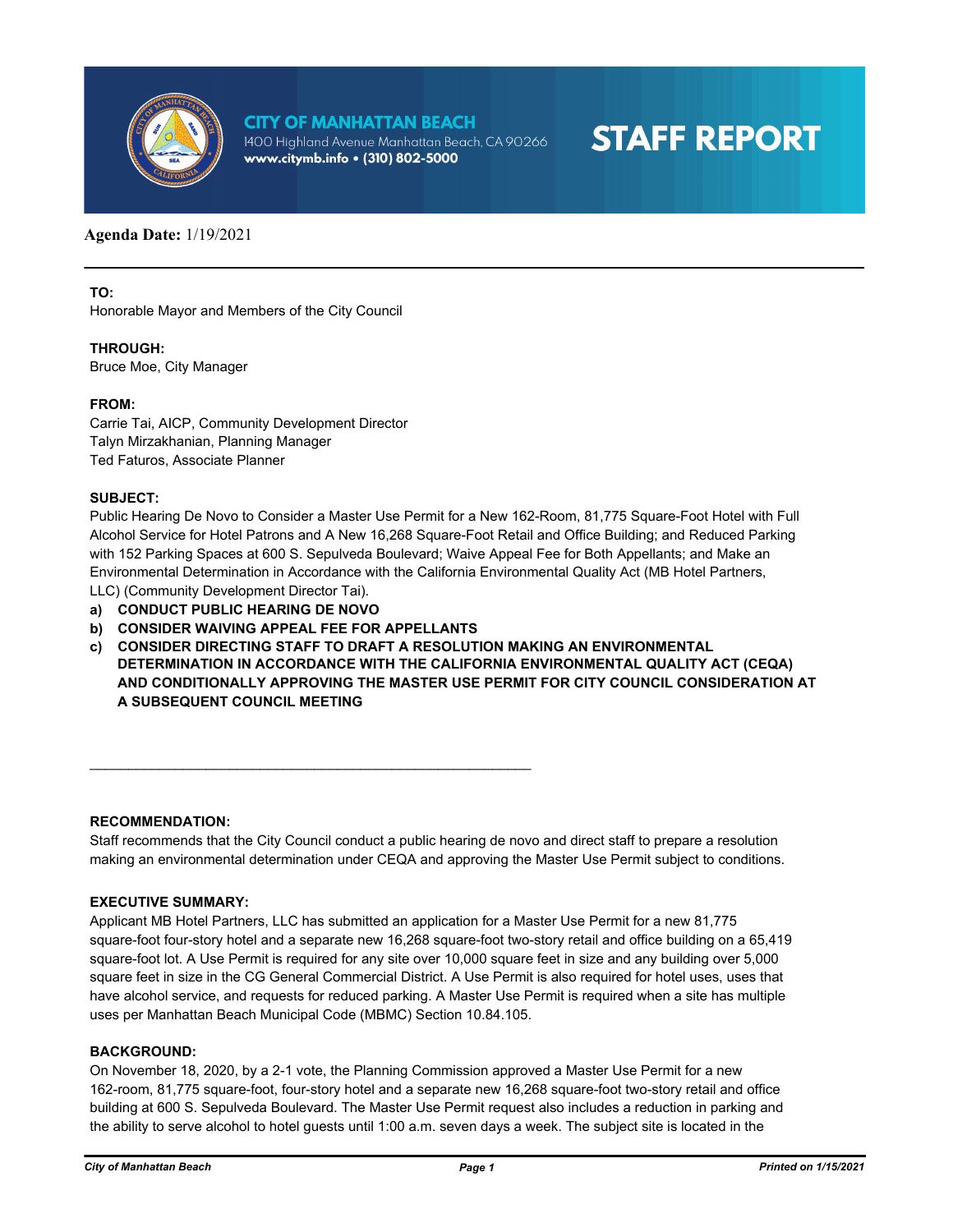"CG-D8" (General Commercial, Sepulveda Boulevard Corridor Overlay) design overlay district in Area District I. The Planning Commission added specific conditions to the resolution in an attempt to address the concerns of nearby residents.

The Planning Commission's decision was appealed to the City Council by two separate appellants, MB Poets and UNITE HERE Local 11. At the December 1, 2020, City Council meeting, two members of the City Council requested a review of the Planning Commission's decision. The Municipal Code provides that appeals and reviews of Planning Commission quasi-judicial hearings be conducted as a public hearing de novo. De novo means that the City Council must take a "fresh look" at all the evidence presented at the public hearing and, after the public hearing is closed, base its decision on the evidence presented at the City Council hearing.

#### **FISCAL IMPLICATIONS:**

The fee for filing an appeal of the Planning Commission's decision is \$500 per appeal. Should the City Council waive the appellants' fees, the City would not recover \$1,000 worth of the cost associated with Staff's time for preparing for the City Council hearing. The City adopted a Fee Study in February 2020, which indicates that the true cost of preparing this type of appeal is \$1,993; however, the City Council set a \$500 fee to alleviate cost to appellants.

#### **DISCUSSION:**

The applicant is requesting a Master Use Permit for a new 81,775 square-foot four-story hotel and a separate new 16,268 square-foot two-story retail and office building on a 65,419 square-foot lot. A Use Permit is required for any site over 10,000 square feet in size and any building over 5,000 square feet in size in the CG General Commercial District. A Use Permit is also required for hotel uses, uses that have alcohol service, and requests for reduced parking. A Master Use Permit is required when a site has multiple uses per Manhattan Beach Municipal Code (MBMC) Section 10.84.105.

The City's General Plan designates the site's land use as a General Commercial land use category. The General Plan describes the General Commercial land use category as follows:

The General Commercial category provides opportunities for a broad range of retail and service commercial and professional office uses intended to meet the needs of local residents and businesses and to provide goods and services for the regional market. Limited industrial uses are also permitted consistent with zoning regulations. The General Commercial category accommodates uses that typically generate heavy traffic. Therefore, this designation applies primarily along Sepulveda Boulevard and targeted areas along Manhattan Beach Boulevard, Artesia Boulevard, and Aviation Boulevard. The maximum [Floor Arear Factor] FAF is 1.5:1.

The site is located in the General Commercial, Sepulveda Boulevard Corridor Overlay District (CG-D8). MBMC Section 10.16.010 states that the CG General Commercial District's purpose is as follows:

CG General Commercial District. To provide opportunities for the full range of retail and service businesses deemed suitable for location in Manhattan Beach, including businesses not permitted in other commercial districts because they attract heavy vehicular traffic or have certain adverse impacts; and to provide opportunities for offices and certain limited industrial uses that have impacts comparable to those of permitted retail and service uses to occupy space not in demand for retailing or services.

Furthermore, MBMC Section 10.44.010 states that the D8 Sepulveda Boulevard Corridor Overlay District's (CG-D8) specific purpose is:

D8-Sepulveda Boulevard Corridor Overlay, where more flexible development standards are needed in order to continue to promote desirable development, uses and economic vitality within the General Commercial (CG) zone.

The site is a 65,419 square-foot lot with street frontage along Sepulveda Boulevard, Tennyson Street, and Chabela Drive. The site has commercial uses on three of its four sides: a large office building with medical/restaurant uses to the north, a bank and shopping plaza to the south across Tennyson Street, and a Skechers office building is under construction to the west across Sepulveda Boulevard in the City of Hermosa Beach. Single-family homes are located to the east of the site across Chabela Drive.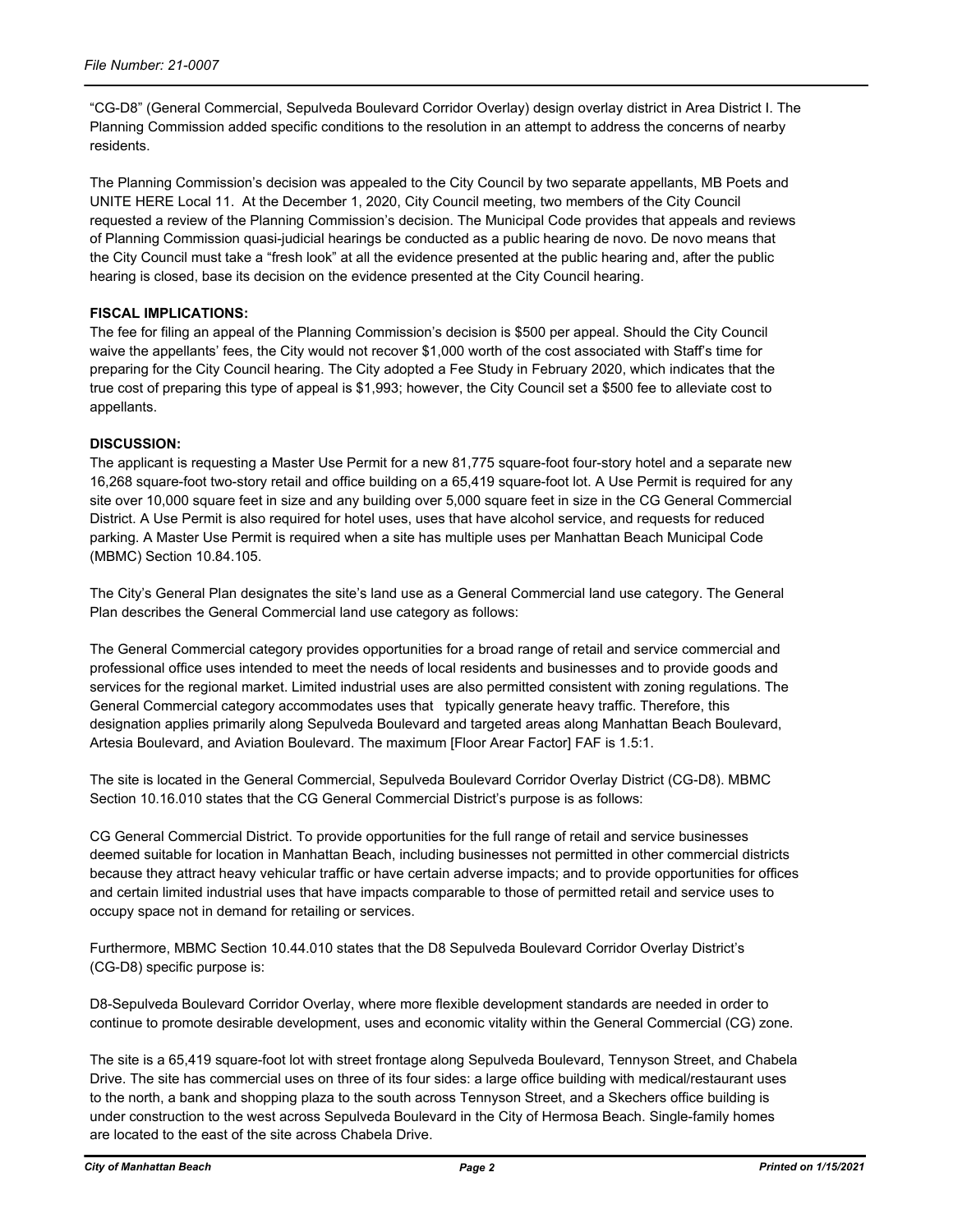Vehicular access to the site is currently from Tennyson Street.

The site has an existing 8,500 square-foot restaurant building, which was occupied by an El Torito restaurant with full alcohol service for many years until vacating the space in late 2018. After El Torito closed, Skechers has used the site on a temporary, interim basis, using the restaurant building as a corporate cafeteria and meeting space during the pendency of the construction of its nearby project. In addition, due, in part, to residents' concerns about Skechers' employees using on-street parking during construction of the Skechers' on-site parking garage, Skechers has temporarily used the El Torito parking lot as overflow parking for Skechers employees and construction workers. Skechers has been using the site's parking lot mainly for construction parking during the COVID-19 pandemic due to reduced demand for employee parking. The existing restaurant building would be demolished to accommodate the proposed project. Concurrently, Skechers' temporary use of the property will cease upon the completion of its project.

The project includes a surface parking lot with 29 parking spaces and a subterranean parking garage with 123 spaces, including all electric vehicle (EV) and accessible parking spaces required by the Building Code. The subterranean parking garage is ventilated with light and air along significant portions of the site's perimeter, and landscaping is provided in large raised planting areas along the garage's perimeter between the parking garage's subterranean level and the sidewalk and buildings above. A ramp near Sepulveda Boulevard leads from the surface level parking lot down into the subterranean garage. Vehicular and pedestrian access to the site is provided along Sepulveda Boulevard and Tennyson Street. The project will also carve out an eight-foot wide right-turn area extending 100 feet along Sepulveda Boulevard north of Tennyson Street, which will provide vehicles heading north-bound on Sepulveda Boulevard space to decelerate and enter the site. The project includes the construction of new sidewalks along Chabela Drive, Tennyson Street, and Sepulveda Boulevard, with property walls along Chabela Drive and part of Tennyson Street separating the sidewalk from the raised planting areas along the subterranean garage's perimeter. Sixteen (16) bicycle parking spaces are provided and are distributed evenly between the surface parking area and the subterranean garage.

The proposed hotel building is L-shaped and located along the northern and eastern portions of the project site. MBMC Section 10.44.040(s) allows hotel uses in the CG-D8 design overlay district to have a maximum building height of 40 feet. Roof-mounted mechanical equipment and elevator shafts are allowed to exceed the maximum allowed height limit by up to five feet, so long as they are properly screened and located in an area that would not be visible from or adversely impact the surrounding properties. The height limit for all other non-hotel uses in the CG-D8 design overlay district is 30 feet. The proposed hotel building is 40 feet high with screened roof mounted mechanical equipment exceeding the maximum 40 foot height limit by less than 5 feet. The hotel building complies with the maximum height limit for hotel uses in the CG-D8 design overlay district.

The hotel has 162 guest rooms, and guest stays will be limited to a maximum of 30 consecutive days. The applicant describes the hotel as a "select service hotel" with limited amenities for guests including a small fitness center, business center, and a meeting room. The applicant further described the "select service" hotel model as offering hotel patrons "limited menu options for breakfast to complement its buffet-style breakfast service which will be located on the ground floor lobby area. Limited menu options for appetizers, etc. will be available at other times of the day along with beverage service also to be provided on the ground floor. Room service is not provided. This limited level of service is considered an amenity provided to patrons of the hotel."

The hotel also incorporates an outdoor terrace on the fourth floor facing Sepulveda Boulevard, west of a portion of the proposed structure, where limited food service like appetizers and beverages (including alcohol) will be available to hotel guests. A portion of the fourth floor of the proposed structure is between the terrace and the street to the east. The applicant is requesting that the outdoor terrace be allowed to operate between 7:00 a.m. and 1:00 a.m. seven days a week. The Draft Resolution requires that alcohol service be in conjunction with food service at all times. Limited live entertainment is permitted on the fourth floor outdoor terrace if the entertainment is provided for the enjoyment of the hotel patrons only, the hotel owner obtains an Entertainment Permit per MBMC Section 4.20.050, and the entertainment ends no later than 9:00 p.m.

While not part of this application, the applicant has indicated that they are contemplating seeking a Master Use Amendment at a later date to classify the downstairs dining and upstairs terrace as an eating and drinking establishment use. The reclassification of the downstairs dining and upstairs terrace as an eating and drinking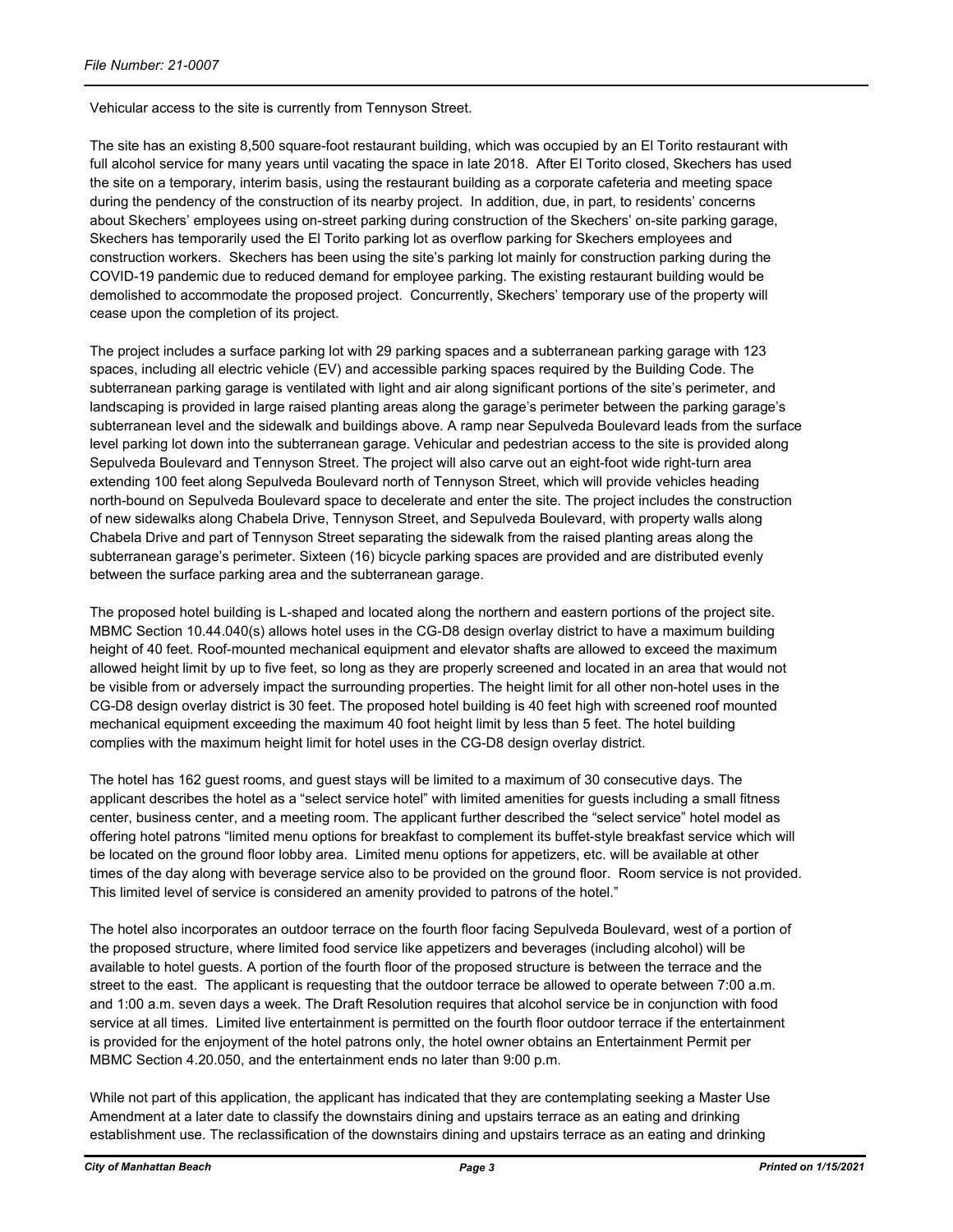establishment use would require an application for a Master Use Amendment and the submittal of a revised parking analysis to establish that the project's onsite parking could support the increase parking demand associated with a new eating and drinking establishment use on site.

The separate 16,268 square-foot two-story retail and office building is proposed in the southwest corner of the project site. The building would be 30 feet tall and complies with the maximum height limit for non-hotel uses in the CG-D8 design overlay district. The applicant proposes a retail use for the building's ground floor, with the top floor used as an office use. The applicant has not identified any prospective retail or office tenants for the building.

Both the hotel and office/retail building incorporate a contemporary architectural style, and use different materials to give texture and visual interest to the buildings. Both buildings incorporate exterior materials that include wood, metal, glass, stone, and brick. The applicant states "the project design and construction is proposed to meet the equivalent of a [US Green Building Council] LEED Silver level or higher for new construction", ensuring that the applicant has taken a sustainable approach to the design. All landscaping on site will have to meet the Municipal Code's landscaping requirements, which include the use of low and medium water use plants with drip or micro spray irrigation systems.

MBMC Section 10.64.030 requires that 243 parking spaces be provided on the site based on the proposed uses. However, MBMC Section 10.64.050(B) allows for a reduction of required parking via the Use Permit process if the applicant can demonstrate that the provided on-site parking satisfies the demand generated by the proposed uses. The applicant has provided a parking evaluation by the consulting firm Kimley-Horn that calculates the project's required parking, using parking rates based on the Institute of Transportation Engineers' (ITE) Parking Manual Generation, Fifth Edition. The project Parking Evaluation determined that the project must provide a minimum of 152 parking spaces to meet the site's peak parking demand, with each use's peak parking demand occurring at different times of the day. The project provides 152 parking spaces. The project Parking Evaluation also extensively explores how shared parking synergies occur when "uses with non-concurrent peak operating characteristics can share a portion of the same parking supply without detriment to the other, rather than each providing their own distinct and complete parking supply." Although the project Parking Evaluation concludes that the project only needs 117 parking spaces when these shared parking synergies are taken into account, MBMC Section 10.64.050(B) does not explicitly allow for shared parking synergies to be taken into account when reviewing a use permit request for a reduction in parking. Thus, the project provides the minimum 152 parking spaces on site in accordance with the requirements of MBMC Section 10.64.050(B). Kimley-Horn has revised the project Parking Evaluation (attached) to draw a sharper distinction between the project's maximum parking demand with and without consideration for shared parking synergies. The City's Traffic Engineer has reviewed the revised project Parking Evaluation and supports its conclusions.

The Planning Commission Resolution includes a condition that states "No fewer than 152 parking spaces shall be maintained on the site at all times." If the City Council approves the request, staff recommends that the same condition be imposed in the City Council's Resolution approving the project. Based on the project Parking Evaluation provided, staff finds that the requested parking reduction is justifiable.

The project Parking Evaluation also notes that "due to the project's proximity to the Los Angeles Airport (LAX), hotel patrons who fly in and out of LAX may find it convenient to use shuttle, taxi, or ride-hailing services (Uber, Lyft, etc.) to get between the airport and the hotel, and to avoid the cost of renting a car and paying for hotel parking. This analysis does not take into account the potential for a further reduction in parking demand attributable to the use of these other modes of travel, making this a more conservative analysis."

#### Planning Commission

At the October 14, 2020 Planning Commission meeting, staff presented the applicant's Master Use Permit request and recommended approval. The applicant spoke in favor of the project. During the public comment period, 24 public speakers provided public comment. One speaker spoke in favor of the project, while the other 23 speakers spoke in opposition to the project. The Commissioners expressed conceptual general support for the project but directed the applicant to modify certain elements and provide more information to address some of the Commissioners' and neighbors' concerns. Specifically, the Planning Commission requested that the applicant modify compact parking spaces into standard-sized parking spaces to the extent possible (including reduction of the total number of parking spaces), provide revised plans showing the widened ramp to the subterranean garage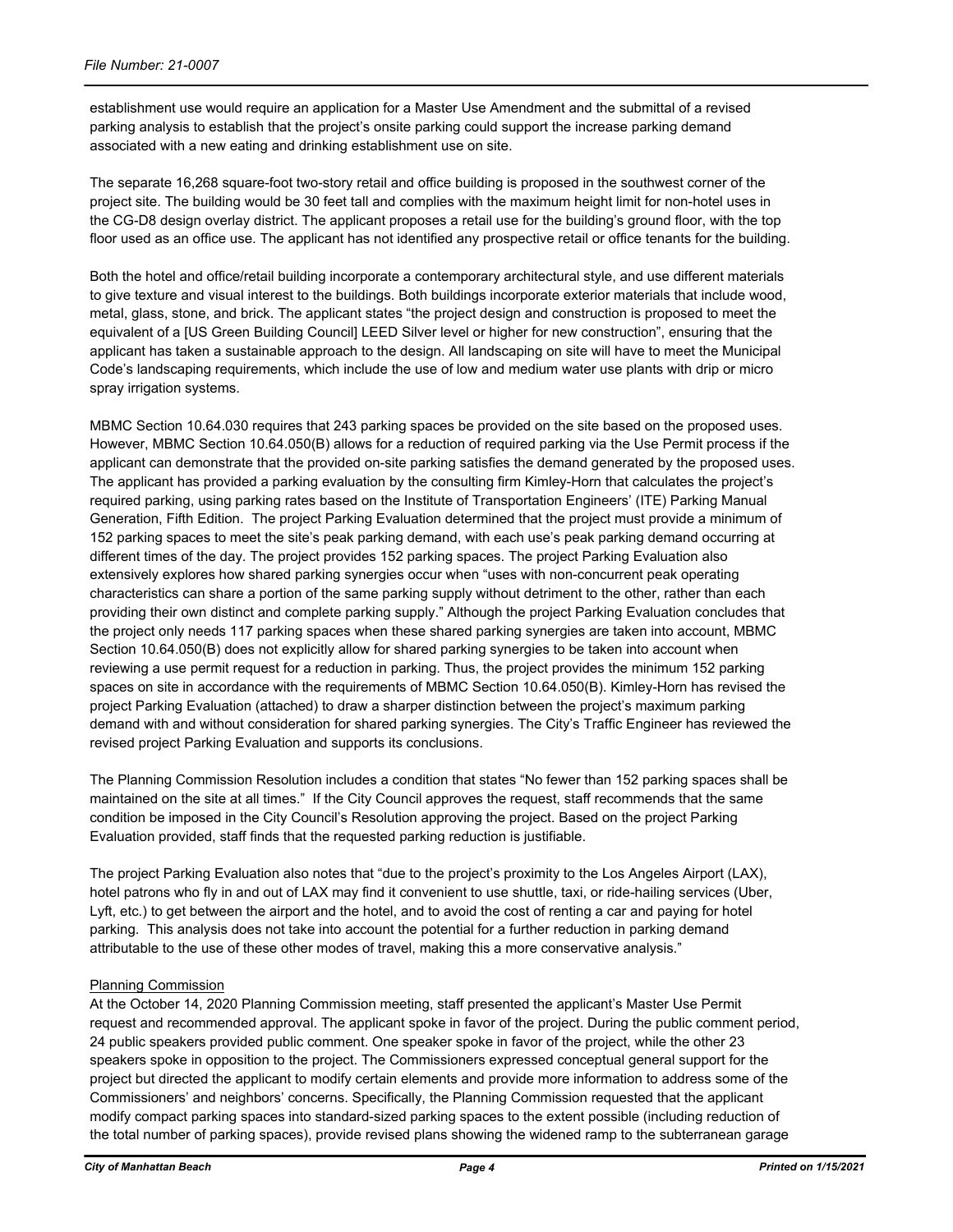along with improving visibility to the ramp, provide solutions for architectural screening on the hotel's eastern façade, provide a line-of-sight illustration showing views east from the hotel's eastern façade, provide an exhibit showing shadows from the proposed building(s) on the adjacent residences to the east, and provide more details on the project's landscaping on the project's northern perimeter. The Planning Commission continued the public hearing to the November 18, 2020 Planning Commission meeting.

On November 18, 2020, staff presented the applicant's modified plan and provided requested information to the Planning Commission. The applicant spoke in favor of the project and addressed some of the public comment. During the public hearing, 28 public speakers provided public comment. Three speakers spoke in favor of the project, while the other 25 speakers spoke in opposition to the project. Staff also received 13 written public comments, with 10 emails in support of the project and three emails opposed to the project. Late public comment was received from 32 individuals, with six individuals expressing support for the project and 26 individuals expressing opposition to the project. Several individuals expressing opposition to the project made multiple late public comments. A petition with 118 signatures expressing opposition to the project was also received as a late public comment.

The Planning Commission discussed the proposed architectural screening on the building's fourth floor eastern façade, the proposed plant material and planter size along the site's eastern perimeter, and the massing along the eastern façade of the hotel building. Two of the three Commissioners expressed general support for the project but sought improvements to the screening on the hotel building's fourth floor eastern façade and larger box sizes for plant materials along the eastern perimeter, in order to further obscure hotel patrons' views to the east. Accordingly, the motion included the addition of the following conditions:

Screening on the fourth floor of the hotel building's eastern façade shall be bolstered to ensure privacy for the first floor of the first row of homes along Chabela Drive to the satisfaction of the Community Development Director.

· Applicant shall revise landscaping plan to increase the size of the proposed plant material (upon installation) along the property's eastern perimeter such that the plant material achieves a height up to the third floor plate height upon issuance of Certificate of Occupancy.

The Commission voted 2-1 to adopt the resolution with the modifications listed above, approving the applicant's Master Use Permit request and adopting the associated environmental determination, with Commissioner Ungoco and Chair Morton voting in favor and Commissioner Thompson voting against the motion. See attached Planning Commission draft minutes for additional detail.

#### Appeal #1: MB Poets

An appeal was submitted by Darryl Franklin, Chairperson of a group known as MB Poets. In the attached letter and documents addressed to the City Council, the appellant states that "the project has three factors that mandate environmental review: parking, traffic, and noise."

Staff addresses specific arguments made by the appellant below, with the italicized text taken directly from the appellant's written materials submitted to the City Council.

"The shared-parking analysis violates the 15% maximum-reduction in spaces permitted by MBMC § 10.64.040..."

Although Kimley-Horn's Parking Evaluation thoroughly analyzes shared parking to calculate maximum parking demand, the approval of the project's reduced parking is not based on shared parking synergies identified in the Parking Evaluation and is thus not subject to MBMC Section 10.64.040.

Table 2 of Kimley-Horn's Parking Evaluation states that the "sum of individual parking requirements" of each use is 152 parking spaces, based on the latest parking generation rates found in ITE's Parking Manual Generation, Fifth Edition. The 152 parking spaces identified as the project's maximum parking demand does not take into account shared parking synergies. Specifically, Table 2 states that the "total projected shared parking demand" is 117 parking spaces. Kimley-Horn has revised the project Parking Evaluation to draw a sharper distinction between the project's maximum parking demand with and without consideration for shared parking synergies. The City's Traffic Engineer has reviewed the revised project Parking Evaluation and supports its conclusions.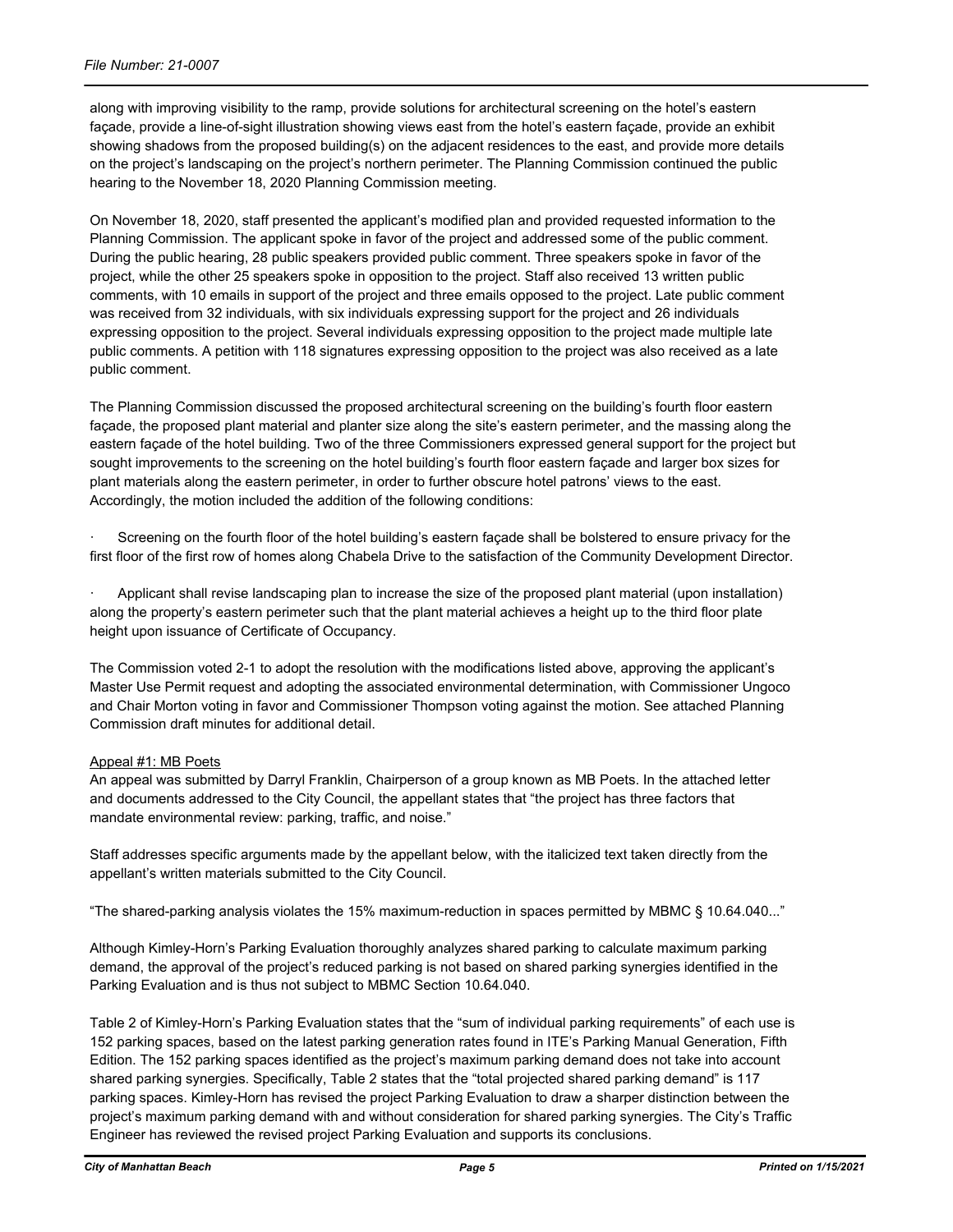The project provides 152 parking spaces and meets the anticipated parking demand identified in the project Parking Evaluation without taking into account any shared parking synergies, in conformance with the requirements in MBMC Section 10.64.050(B).

"There is no parking demand for the food service and bar, as they are currently restricted to hotel guests only…. Should these services be opened to the public at a later date, it would change the parking demand profile for the site."

The downstairs dining and upstairs terrace are restricted to hotel patrons only and are thus not classified as eating and drinking establishments since they are not open to the general public. As the appellant's traffic consultant acknowledges, the downstairs dining and upstairs terrace are not part of the Kimley-Horn Parking Analysis because these areas "are restricted to hotel guests only and thus would not generate any additional traffic or parking demand."

Any future reclassification of the downstairs dining and upstairs terrace to an eating and drinking establishment use open to the general public would require the submittal of a revised parking analysis to prove that the project's onsite parking supply could support the increased parking demand associated with a new eating and drinking establishment use.

"The parking data utilized in the [Kimley-Horn] analysis do not reflect the 85th percentile data from the source document. Industry practice typically utilizes the 85th percentile peak parking rate to determine a site's minimum parking need."

While the use of 85th percentile data is an industry practice for trip generation, it is not industry practice for parking generation. Trip generation differs from parking generation in that the former is concerned with how many vehicle trips are generated by the use, and the latter is concerned with parking demand, duration, and turnover. ITE's Parking Generation Manual, Fifth Edition specifically states "This number is not intended to recommend a policy about the level of parking that should be supplied." The relatively small sample size for hotel parking generation makes it inappropriate to use the 85th percentile rates. It should be further noted that ITE's Parking Generation Manual, Fifth Edition uses the peak parking demand for each study site, not the average parking demand when calculating average parking rates. Kimley-Horn used this peak average rate found in ITE's Parking Generation Manuel, Fifth Edition to determine each use's parking demand. The City Traffic Engineer has found that the Kimley-Horn Parking Evaluation is sound and reasonable, and is based on professionally accepted parking demand methodologies and guidelines.

"Our analysis indicates that on-site parking demand exceeds the current City zoning code requirements even without the conversion of the private dining and bar services to public use. As such, no parking reduction should be granted."

Besides relying on an inappropriate "85th percentile peak parking rate" approach discussed above, the appellant also bases their analysis on a category of hotel with a higher parking demand that does not reflect the operational characteristics of the hotel the applicant is proposing.

The appellant references a type of hotel from ITE Parking Manual Generation, Fifth Edition that does not reflect the project. The appellant uses "310 Hotel" from the ITE Parking Manual Generation, Fifth Edition which is described as "a place of lodging that provides sleeping accommodations and supporting facilities such as a full-service restaurant, cocktail lounge, meeting rooms, banquet room, and convention facilities. It typically provides a swimming pool or another recreational facility such as a fitness room." The project does not have a full-service restaurant, cocktail lounge, banquet room, convention facilities, or a swimming pool, and thus does not most closely match the "310 Hotel" description. Kimley-Horn correctly chose "312 Business Hotel" from the ITE Parking Manual Generation, Fifth Edition which is described as a "place of lodging aimed toward the business traveler but also accommodates a growing number of recreational travelers. These hotels provide sleeping accommodations and other limited facilities, such as a breakfast buffet bar and afternoon beverage bar. Some provide a full-service restaurant geared towards hotel guests. Some provide a swimming pool; most provide fitness facilities. Limited space for meeting facilities may be provided. Each unit is a large single room." The distinction between the "310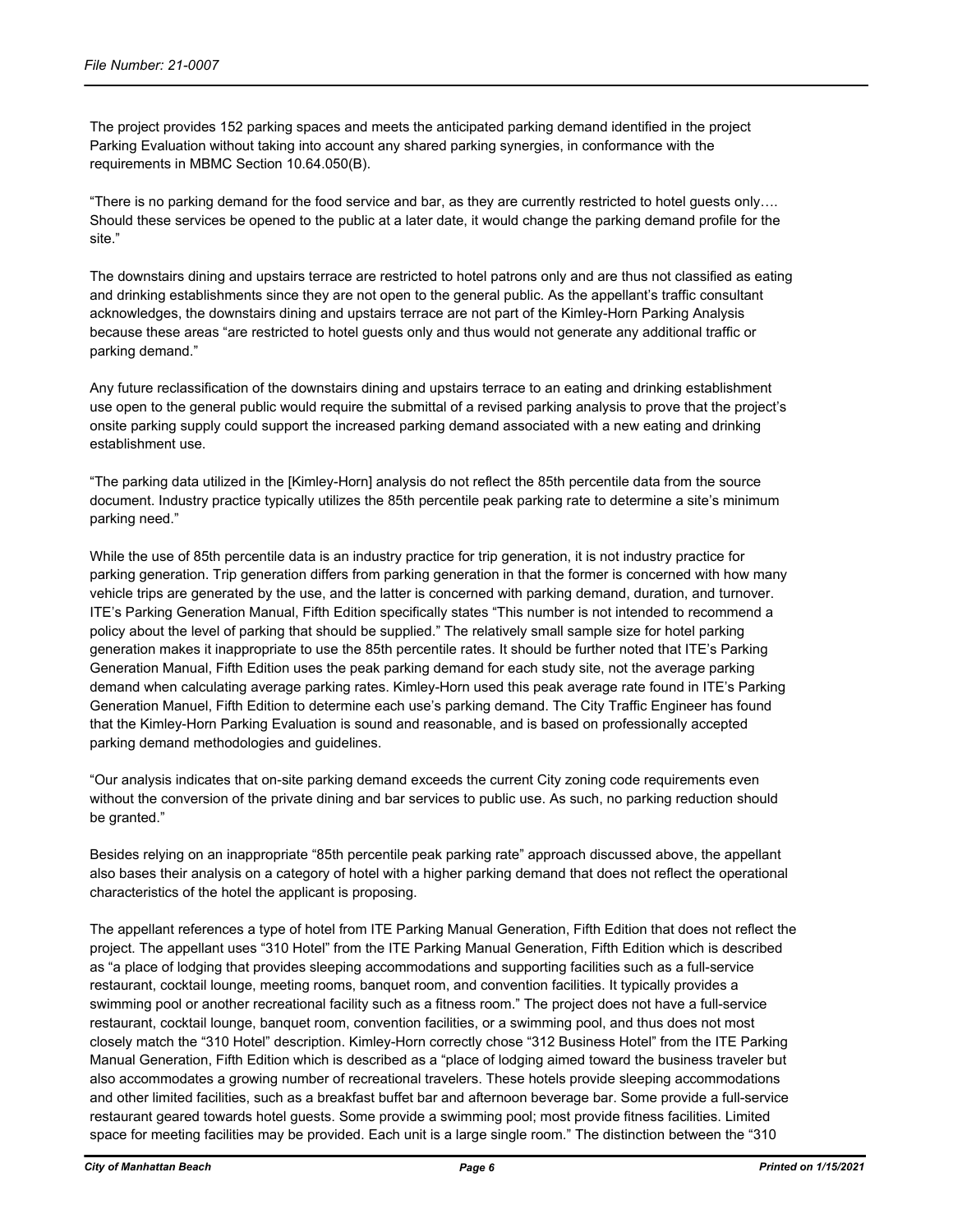Hotel" the appellant references and the "312 Business Hotel" used in Kimley-Horn's Parking Evaluation is important, as the "310 Hotel" has a significantly higher parking demand than the "312 Business Hotel". Any parking demand analysis for the project using the "310 Hotel" instead of the "312 Business Hotel" is fundamentally flawed because the analysis would overestimate parking demand based on a type of hotel which does not accurately reflect the physical and operational characteristics of the project.

"The [Kimley-Horn] traffic study makes no attempt to address prospective additional impacts to the local residential streets due to the proposed project…the Skechers Design Center and Executive Offices which is located on Sepulveda Boulevard in very close proximity and includes a very comprehensive traffic analysis of this area includes a discussion of cumulative traffic impacts…"

The Kimley-Horn traffic study does, in fact, address potential cumulative impacts of surrounding developments such as the Skechers Design Center and Executive Offices. Cumulative traffic is included in the future baseline traffic volumes used for the Opening Year Plus Project Conditions analysis.

As Kimley-Horn notes in their public comment from the November 18, 2020 Planning Commission meeting, "the project proposes to remove one of the [two] existing driveways on Tennyson [Street] and provide a new driveway on Sepulveda Boulevard with direct access to the parking garage. This will encourage guests, employees, and tenants of the project to use the driveway on Sepulveda Boulevard…" The driveway on Sepulveda Boulevard is expected to result in less traffic diversion onto residential streets than the prior restaurant on the site.

The City's Traffic Engineer has reviewed the respective traffic reports for Skechers project and the subject project, and notes that the Skechers Design Center and Executive Offices project the appellant refers to is a much larger project than the proposed project. The Skechers' project will generate 279 AM peak hour trips and 254 PM peak hour trips. The applicant's project, by contrast, is estimated by Kimley-Horn to generate 70 AM peak hour trips and 87 PM Peak hour trips. As such, any percentage of project trips assigned through the neighborhood would be impossible to cause a significant impact in the street level-of-service.

"MBI's calculation do not take into account the cumulative effect of 25 pieces of [rooftop HVAC] equipment operating simultaneously… the combined effect of multiple fans and condenser units operating at the same time would cause the nighttime noise limit in the MBMC to be exceeded".

The Noise Technical Memorandum prepared by Michael Baker International (MBI) is more conservative than the appellant's noise report prepared by Steve Rogers Acoustics LLC (SRA), as MBI's Noise Technical Memorandum noted that "HVAC units would be approximately 90 feet from the nearest sensitive receptor" while SRA's Noise Report assumed a distance of 100 feet to the nearest sensitive receptor. In addition to being approximately 90 feet away from the nearest sensitive receptor, the hotel's HVAC units would be suspended on the roof of the four-story hotel. Furthermore, the SRA Noise Report states that there would be 25 pieces of HVAC equipment operating on the roof simultaneously. The project proposes only 11 HVAC units spread out along the eastern roof line of the proposed hotel building, near the sensitive receptors. Each of these HVAC units would be surrounded by a parapet and mechanical screen, which would reduce potential HVAC noise. Additionally, these HVAC units would not all be located adjacent to each other near the sensitive receptors east of the hotel. Therefore, combining the HVAC noise levels would inaccurately overestimate the noise impact. Thus, the operation of the HVAC units would not exceed the Municipal Code threshold and no changes to the analysis are warranted.

"Crowd noise from the outdoor gathering areas would be clearly audible at the homes on Chabela Drive and El Oeste Drive, because of the low ambient noise levels in each of these locations."

The project incorporates an indoor lounge and outdoor terrace on the fourth floor facing Sepulveda Boulevard where limited food service like appetizers and beverages (including alcohol) will be available to hotel guests. These areas have the potential to be accessed intermittently by hotel guests for various occasions. Noise generated by groups of people (i.e., crowds) is dependent on several factors including vocal effort, impulsiveness, and the random orientation of the crowd members. Noise from a single speaker is estimated at 72 dBA at one meter (3.28 feet) away for loud speaking. When considering the group size, the sound power level could be estimated by the following equation: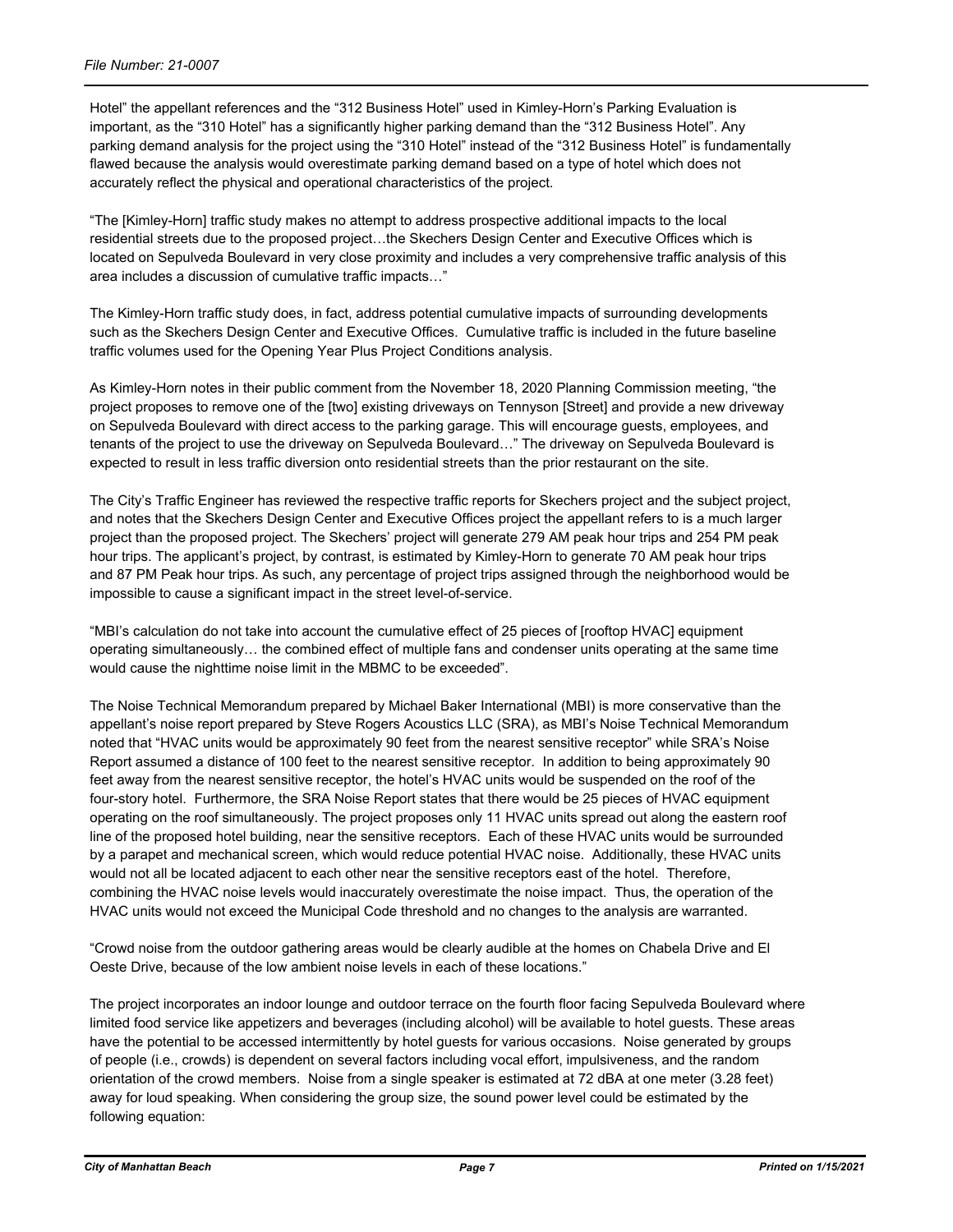#### LWAeq = 15 \* log (Number of People) + 64 dBA

The lounge would be partially enclosed and only open to the terrace, so noise generated by a group of people in the lounge would be significantly reduced. As a conservative analysis, assuming the outdoor terrace and patio would be occupied by 150 people at the same time, the sound power level would increase to 97 dBA, which is equivalent to sound pressure level of 86 dBA at 3.28 feet. In addition, the consumption of alcohol has the potential to increase the level of crowd noise by at most 6 dBA. As such, crowd noise would be 92 dBA at 3.28 feet.

The closest sensitive receptors to the lounge would be residences located approximately 300 feet to the east across Chabela Drive and approximately 300 feet to the west across Sepulveda Boulevard. At the distance of 300 feet, crowd noise would be reduced to approximately 53 dBA. In addition, residences to the east would be completely shielded by the hotel building (15 dBA reduction) and residences to the west would be partially shielded by commercial buildings along Sepulveda Boulevard (3 dBA reduction). Therefore, crowd noise would be reduced to 38 dBA at residences to the east and 50 dBA at residences to the west. As discussed in the Noise Technical Memorandum, ambient noise level at residences located to the east of the project site was 55.8 dBA Leq, and residences located to the west of the project site are located in the 70 dBA CNEL traffic noise contour zone according to the City's General Plan Noise Element. Based on MBMC Section 5.48.160(B) Table 6 (Table 4 of the Noise Technical Memorandum), if the ambient noise level exceeds the City's noise standard, then the ambient noise level becomes the exterior noise standard. Therefore, noise level generated by the crowd would not exceed the ambient noise levels (i.e. exterior noise standard) or the City's nighttime exterior noise standard (50 dBA) and not audible at the nearest residences. The impact would be less than significant. This analysis was also provided from MBI in an addendum dated January 12, 2021 to the Noise Technical Memorandum from September 21, 2020.

"[MBI] not addressing the low ambient noise levels during the late evening or at night on the neighboring residential streets, nor the related issue of audibility of noise emanating from the hotel. Evaluation of audibility is necessary to demonstrate compliance with both the Municipal Code and the MBPC Conditions of Approval."

The Noise Technical Memorandum analyzed all potential operational noise impacts against the City's Municipal Code thresholds for the daytime (7:00 a.m. to 10:00 p.m.) and nighttime (10:00 p.m. to 7:00 a.m.). As such, no changes are warranted.

"The MBI noise impact analysis does not address amplified music or live performances …"

Music from amplified speakers typically generate noise levels ranging from 75 dBA to 93 dBA at 1.2 meters (3.94 feet). As a conservative analysis, it is assumed that amplified speaker noise would be 93 dBA at 3.94 feet. The closest sensitive receptors would be residences located approximately 300 feet to the east and approximately 300 feet to the west across Sepulveda Boulevard. At the distance of 300 feet, noise from amplified speakers would be reduced to approximately 55 dBA. As discussed in responses above, the ambient noise levels at the nearest residences are the exterior noise standards, and noise generated from amplified speakers would not exceed the ambient noise levels. Electronic speakers can be adjusted to lower noise levels if desired or needed. Noise levels on the sides and behind the disc jockey (DJ) stage drop due to the directional characteristics of the speakers. The Planning Commission Resolution also has a condition requiring all live entertainment to conclude no later than 9:00 p.m. Therefore, the impact would be less than significant. If the City Council approves the request, staff recommends that the same condition regulating live entertainment hours be imposed in the City Council's Resolution approving the project. This analysis was also provided from MBI in an addendum dated January 12, 2021 to the Noise Technical Memorandum from September 21, 2020.

"The applicant proposes a Type 47 on-sale general license, which permits public access to all areas in the premises with alcohol service… per ABC regulations, the City in their resolution may not discriminate against public access to any alcohol service area in the hotel… staff has misrepresented material fact regarding alcohol service in the hotel… ABC regulations prohibit private use of Type 47 licensed areas."

The Planning Commission Resolution has a condition that states "The owner shall be in substantial compliance with all restrictions imposed by the California Department of Alcohol Beverage Control (ABC) prior to service of liquor." The Planning Commission Resolution also has a condition that states: "Alcohol service shall be conducted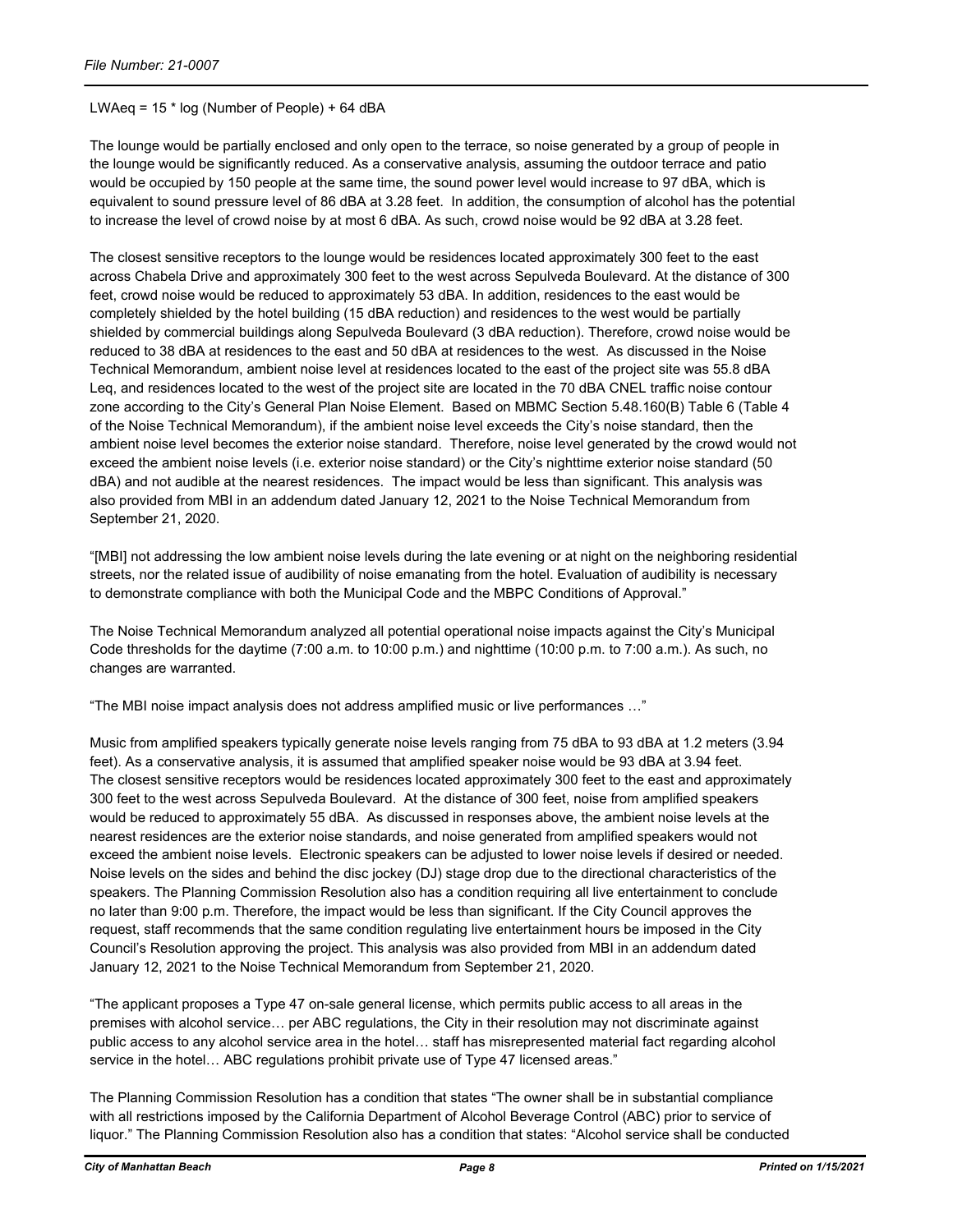only in conjunction with food service during all hours of operation. The hotel's eating and drinking options are for the use of hotel patrons only." The City utilizes the Use Permit process to place its own restrictions on a business serving alcohol, independent of those restrictions placed by the ABC. If the City Council approves the request, staff recommends that the same conditions be imposed in the City Council's Resolution approving the project.

#### Appeal #2: UNITE HERE Local 11

An appeal was submitted by Danielle Wilson on behalf of UNITE HERE Local 11. In the attached letter and documents addressed to the City Council, the appellant's attorney states that the project is inconsistent with code-required parking requirements, has "questionable FAR consistency," VMT impacts, construction noise impacts, operational noise impacts, air quality impacts, and greenhouse gas (GHG) impacts. The appellant also claims that "code-required findings cannot be made" and that the filing of the Notice of Exemption was premature.

The appellant's appeal documents include almost all of MB Poet's appeal documents, thus, in essence, the appellant restates all of MB Poet's arguments. Below, staff addresses specifically those arguments made by the appellant which have not already been addressed above in staff's response to the MB Poets appeal, with the italicized text taken directly from the appellant's written materials submitted to the City Council.

"At 98,123 square feet of total development, the Project is very close (or perhaps exceeds) the max 1:5:1 FAR depending on varying lot area sizes identified (Staff Report, PDF pp. 90, 125-126…)."

The Floor Area Factor, otherwise known as Floor Area Ratio (FAR), for the CG-D8 zone is 1.5:1. The allowable Buildable Floor Area (BFA) is determined by multiplying the lot size by a factor of 1.5. On page 90 of the November 18, 2020 Planning Commission Staff Report referenced by the appellant, staff identifies the site's lot size before the dedication of the eight-foot wide right-turn area extending 100 feet along Sepulveda Boulevard north of Tennyson Street (66,219 square feet), as well as the lot size after said dedication (65,419 square feet). Although the Municipal Code does not require that unexecuted dedications be subtracted from the lot area when determining FAR compliance, staff took a conservative approach and subtracted the Sepulveda Boulevard dedication from the lot size. The resulting lot size is 65,419 square feet, with a maximum BFA of 98,129 square feet. The project is 98,043 square feet and therefore is within the maximum BFA allowed by the Municipal Code.

"The CE [Categorical Exemption] claims the Project will have no Vehicle Miles Traveled ("VMT") impacts based on approximately 130 net average daily trips ("ADT(s)") generated by the Project after accounting for the Site's former use as a El Torito restaurant (generating 941 ATS) (Staff Report, PDF p. 131). However, that restaurant vacated in late-2018 (id., at PDF p. 90) and, thus, the VT baseline should be zero."

CEQA guidelines allow the use of a qualitative VMT analysis in the absence of a locally adopted VMT guideline. As this project was filed and deemed complete before July 1, 2020, the City of Manhattan Beach had not yet adopted a VMT guideline. The City Traffic Engineer has found the qualitative analysis in the Kimley-Horn Traffic Impact Study to be reasonable and complete. Finally, the latest SCAG Travel Demand Forecast Model uses travel data collected in 2016, which would have been used to determine any quantitative changes in VMT generated by this project. Therefore, the prior restaurant would have been included in the existing VMT baseline.

Regarding level-of-service analysis, it is common practice to use existing or new traffic data up to two years prior to the analysis of traffic impacts, notwithstanding any substantial changes to the roadway network. Kimley-Horn's Traffic Impact Analysis noted that "existing morning and evening peak hour turning movement counts for the study intersections were used from traffic studies for other projects. Existing counts were collected due to the sudden shutdown of school and businesses amid the COVID-19 pandemic. For counts that are more than a year old, an ambient growth rate of 1.0% was applied."

"This very loud construction noise is deemed not significant because the City Code limits only allowable hours of construction (id.). CEQA requires the use of an actual [noise] significance threshold supporting by substantial evidence…"

CEQA Guidelines Section 15064.7(a) states that a threshold of significance may be an identifiable quantitative, qualitative or performance level of a particular environmental effect. CEQA Guidelines Section 15064.7(b) further specifies that "thresholds of significance to be adopted for general use as part of the lead agency's environmental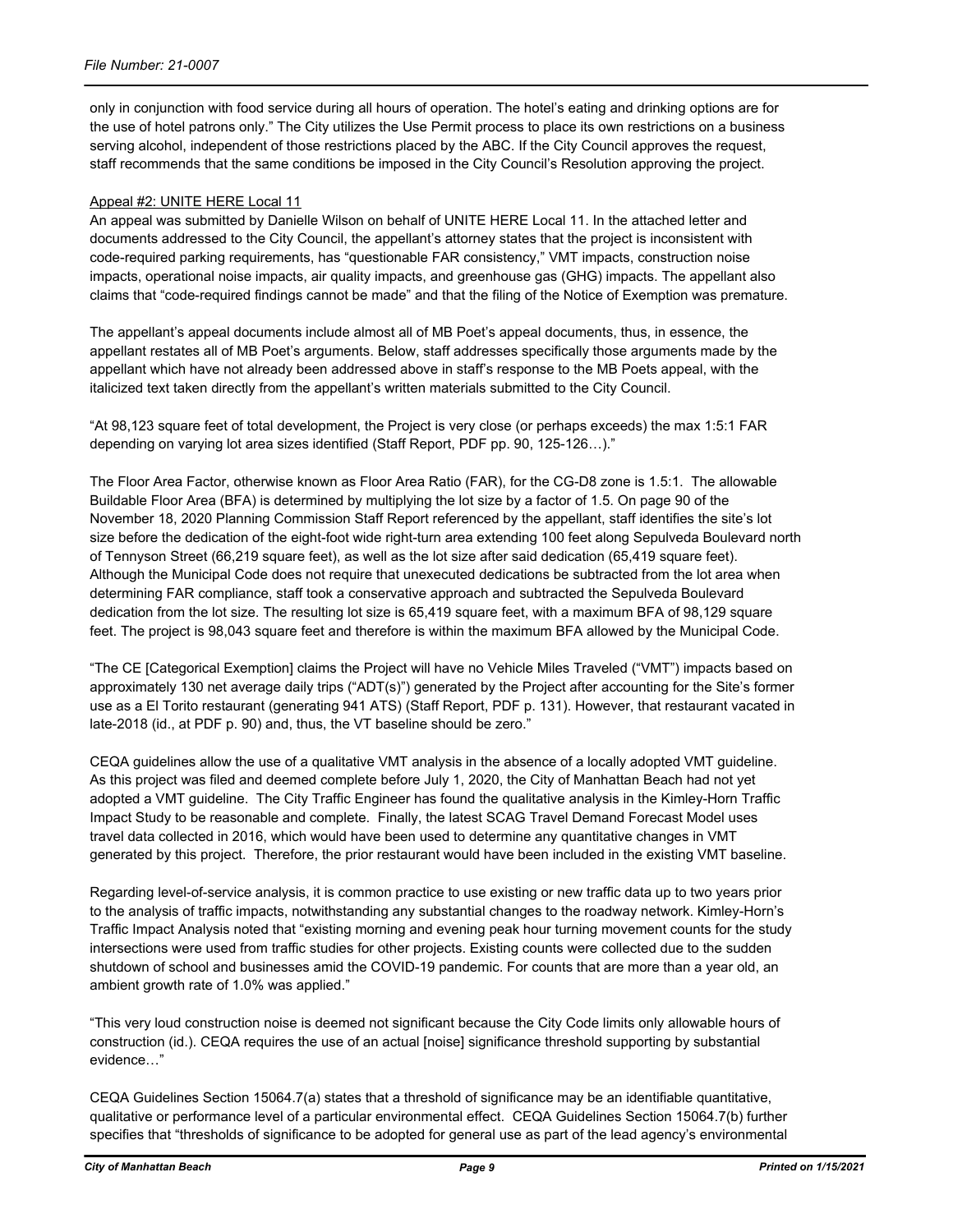review process must be adopted by ordinance, resolution, rule, or regulation, and developed through a public review process and be supported by substantial evidence." The City of Manhattan Beach does not have thresholds of significance for noise that have been adopted for general use. Therefore, the MBI Noise Study utilized the threshold questions from Appendix G of the State CEQA Guidelines as thresholds of significance for project impacts. The relevant threshold question is, "Would the project result in generation of a substantial temporary or permanent increase in ambient noise levels in the vicinity of the project in excess of standards established in the local general plan or noise ordinance, or applicable standards of other agencies?" The applicable standards are from the City's General Plan Noise Element and the Municipal Code. Temporary construction noise is exempted by the Municipal Code from noise level maximums during the permitted construction hours outlined in MBMC 09.44.030. Therefore, the use of permitted construction hours as a qualitative measure to assess the project's construction noise impacts against the Appendix G threshold of significance noted above complies with the requirements of CEQA.

"…It is clear numerous changes were made to the CalEEMod default values… These changes from default values must be supported with substantial evidence, otherwise, the CE may underestimate air pollutant emissions which infects the CE's less than significant determination."

CalEEMod default values were changed based on specific project characteristics provided by the Applicant. These characteristics include lot size, land use types, construction schedule, and construction equipment mix. Defaults are only used when such Project details are unknown. Therefore, the Project's air emissions are accurate and not underestimated.

"The CE discloses annual greenhouse gas ("GHG") emissions will be approximately 2,445 MTCO2e/yr (Staff Report, PDF pp. 694-695)… and the 4.8 and 3.0 MTCO2e/yr/sp threshold for target years 2020 and 2035 (respectively) recommended by South Coast Air Quality Management District ("SCAQMD"). Furthermore, due to the unexplained changes from CalEEMod default values (discussed above), the Project's total GHG emissions may also be understated and may exceed the 3,000 MTCO2e/yr threshold proposed by SCAQMD and used by the City in past projects."

Per Section 15332 of the State CEQA Guidelines, the generation of greenhouse gas emissions is not a relevant criterion for a Class 32 categorical exemption. The relevant environmental criteria for a Class 32 categorical exemption identified in CEQA Guidelines Section 15332 are that the project site has no habitat for endangered, rare, or threatened species; and that approval of the project would not result in any significant effects related to traffic, noise, air quality, or water quality. Therefore, GHG emissions are not a relevant topic to a Class 32 exemption and no further analysis is required. Furthermore, as described in the Project's Class 32 Categorical Exemption Evaluation Report, there are no unusual circumstances that would result in the potential for significant impacts on the environment.

"The City cannot make the Code-required land-use findings with substantial evidence (see MBMC 10.64.040, 10.84.060), particularly those findings concerning public safety and welfare (see MBMC 10.84.060.A., subds. 2 & 4)."

The Planning Commission made findings for MBMC Section 10.64.050(B), not for MBMC Section 10.64.040 as claimed by the appellant. MBMC Section 10.64.050(B) allows for a project to obtain a use permit for a reduction in required parking if specific findings can be made. MBMC Section 10.64.040 allows for a project to obtain a use permit for a reduction of parking based on shared parking synergies if specific findings can be made. As discussed above, the project is seeking a reduction in parking based on MBMC Section 10.64.050(B) without taking into account shared parking synergies. The Planning Commission also made findings for MBMC Section 10.84.060(A). These findings were supported by substantial evidence specifically tailored to each finding. Staff was unable to identify substantial evidence in the appellant's materials that would undermine and overturn the evidence supporting staff's suggested finings for MBMC Section 10.64.050(B) and MBMC Section 10.84.060(A).

"Because any timely-filed appeal stays actions of the Planning Commission (see MBMC 10.100.010.E; 10.84.080), the MUP is not final and the filing of a Notice of Exemption ("NOE") is, thus, premature."

The City filed a Notice of Exemption with the Los Angeles County Clerk after the Planning Commission made its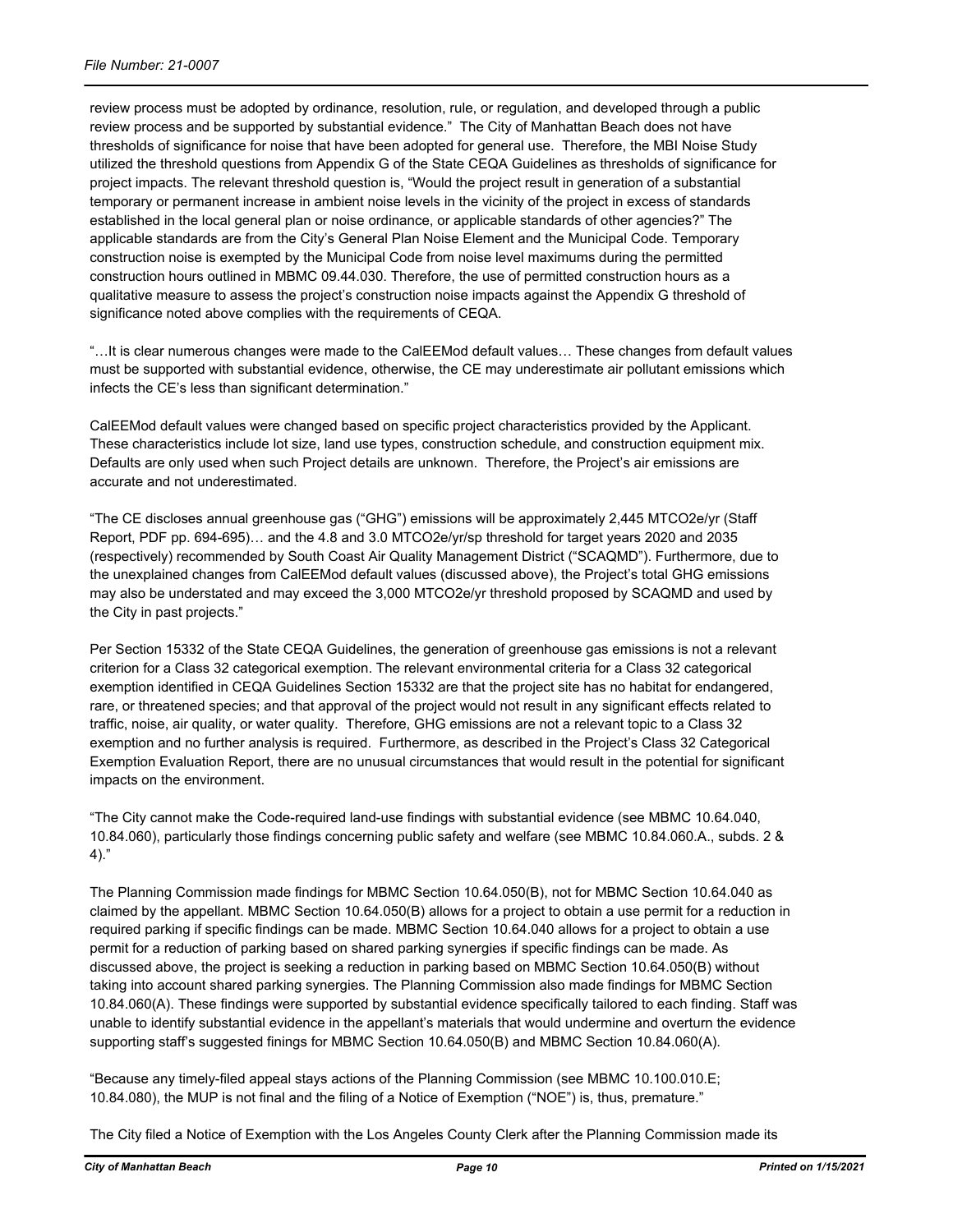decision to approve the project, but before appellants filed their appeals and before the two members of the City Council requested review of the Planning Commission's decision. Should the City Council make an environmental determination that the project is categorically exempt from CEQA, the City will file a new Notice of Exemption.

"One of the mitigation measures for the Skechers Project is to require a lengthened left turn pocket onto Tennyson for southbound traffic. This additional left turn capacity will have a significant effect in adding traffic to the Tennyson segment west of Chabela. In turn, additional Project generated traffic in the area creates the likelihood of additional traffic accidents… There have been two recent fatal accidents right by the site of the proposed hotel…. the applicant's traffic consultants Kimley-Horn (see Nov. 18, 2020 Memorandum, pp. 35-36 of 1060) choose to reference 7 collisions over a five year period at the Sepulveda/Tennyson junction but omit to mention that at least two of those were the above referenced fatalities and further they chose to ignore that only two hundred yards from the proposed development at the Sepulveda/Artesia junction there were 37 road traffic accidents (over 7 per year) in the same analyzed period in the same report…"

The lengthening of the left turn lane onto Tennyson Street from Sepulveda Boulevard was proposed as a mitigation measure for Skechers' project approved in 2018 and is thus independent of the applicant's proposal. Any impacts tied to the lengthening of the left turn lane on Sepulveda Boulevard onto Tennyson Street should be tied to the Skechers project, not the applicant's proposal. Furthermore, the roadway configurations are not changing, as Tennyson Street, Sepulveda Boulevard, and the left turn lane onto Tennyson Street from Sepulveda Boulevard already exist and are not being moved.

The appellant states that the "additional project generated traffic in the area creates the likelihood of additional accidents…", but the appellant does not provide evidence explaining how the project's design or operational characteristics increase the "likelihood" of traffic accidents. The project's design provides enhanced driver safety over the existing site, as the existing site does not have a driveway onto Sepulveda Boulevard and thus requires those wishing to travel north to exit the site onto Tennyson Street and then make a right from Tennyson Street onto Sepulveda Boulevard. The proposed new driveway on Sepulveda Boulevard is further north than the intersection of Tennyson Street and Sepulveda Boulevard and will thus provide better sight distance and visibility for vehicles turning right on Sepulveda Boulevard when compared to vehicles turning right onto Sepulveda Boulevard from Tennyson Street, resulting in greater overall safety as compared to the site's existing conditions.

Several factors play a role in traffic accidents that are not influenced by the operational and or physical characteristics of the project, including but not limited to drunk driving, distracted driving, reckless driving, fatigued drivers, vehicle failure, speeding, and bad weather. The details of the accidents the appellant cites are unknown, and it is unknown what role if any the existing roadway configuration played in the traffic accidents near the site. Staff has reviewed the project's physical and operational characteristics in order to assure the project meets roadway safety standards and all public improvements will be constructed to current standards to minimize any potential for increased collision risk.

"The Project could require an encroachment permit from the California Department of Transportation (Caltrans) and otherwise impact Caltrans' jurisdictional state highway (Sepulveda Boulevard), but it appears… that Caltrans has not been consulted at this point. Such consultation is required by CEQA where impacts to the state highway are likely, including public safety impacts."

CEQA requires lead agencies to consult Caltrans under circumstances where a project requiring an environmental impact report affects highways under Caltrans jurisdiction. The CEQA evaluation prepared for this project concluded that the project would not result in any significant impacts to traffic, noise, air quality, or water quality such that it would require an environmental impact report; nor are there any unusual circumstances that distinguish this project from others in the exempt class. Given that the CEQA evaluation determined that the project is categorically exempt from CEQA under the Class 32 Categorical Exemption, preparation of an environmental impact report was not required; therefore, this requirement is not applicable to the project.

Independent of CEQA regulations, the City's Public Works Department has informed the applicant that the applicant must work with Caltrans to obtain all necessary permits for any work impacting Sepulveda Boulevard prior to issuance of building permits. The applicant will be required to consult with Caltrans prior to submittal of building or street improvement plans as part of the plan check process if the project is approved by the City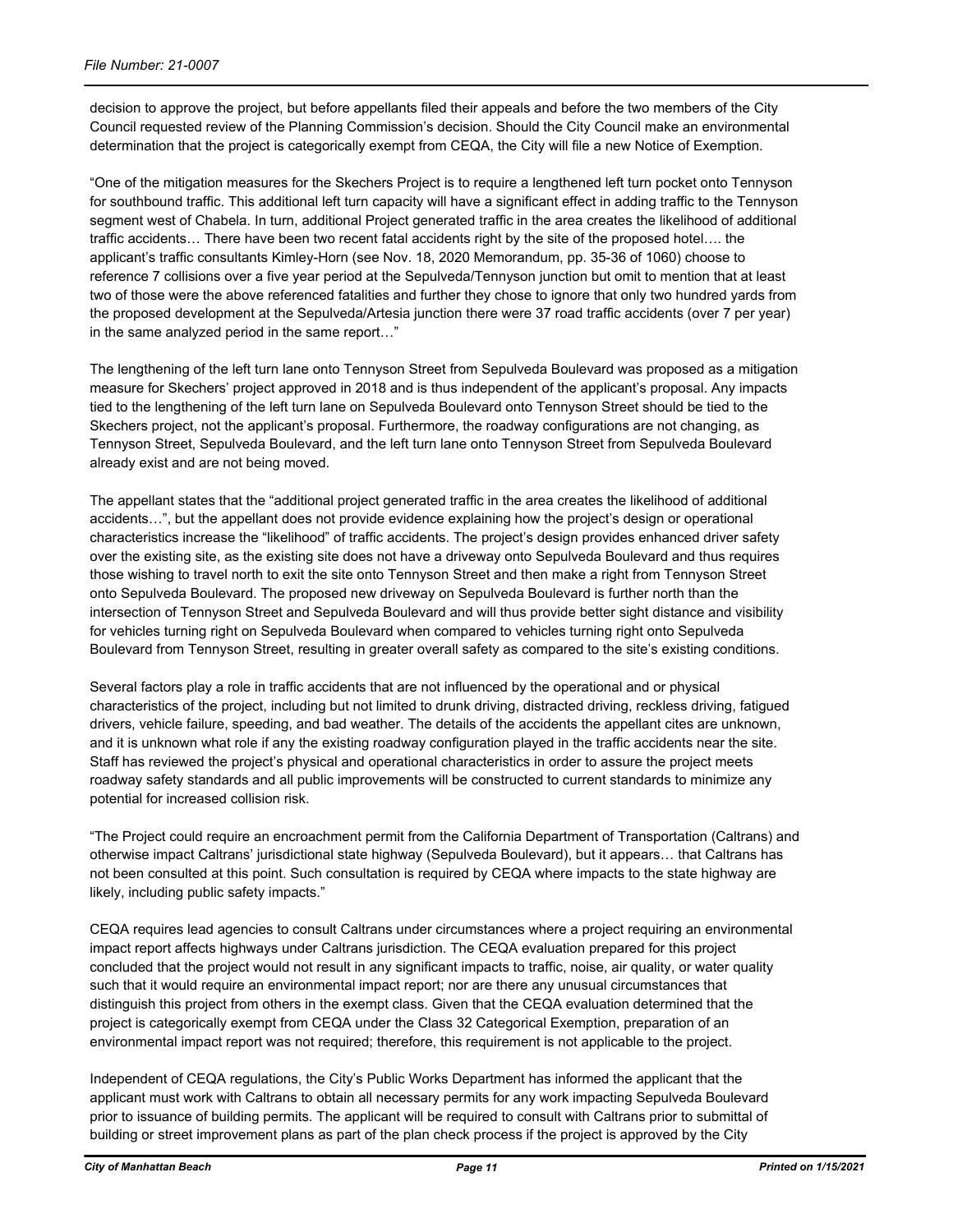#### Council.

Additionally, staff sent an email on October 21, 2020 to Miya Edmonson, Senior Transportation Planner for Caltrans, with a link to the project staff report from the October 14, 2020 Planning Commission. Caltrans did not respond with any questions or comments regarding the project.

The Planning Commission Resolution includes a condition that states "All Sepulveda Boulevard associated street right-of-way dedications shall be separately processed for dedication to Caltrans or to the City as required by Caltrans encroachment/right-of-way permit." If the City Council approves the request, staff recommends that the same condition be imposed in the City Council's Resolution approving the project.

"Where a building creates a change in the aesthetic environment and interferes with scenic views of the public in general by introducing into a primarily single-family, residential neighborhood a large, high-density, residential building, impacts could be significant… At a minimum, the City must require the erection of story poles to publicly disclose the potential aesthetic impacts of the Project before it is approved, and analyze those impacts and others in an Environmental Impact Report."

The front 130.5 feet of the project site along Sepulveda Boulevard has been designated for commercial uses since the City adopted its first "Land Use Plan" in 1941 (Ordinance No. 502), with the entire property designated for commercial uses by 1958 (Ordinance No. 825). Lastly, the development standards allowable by the CG-D8 overlay were evaluated, publicly-noticed, and adopted in 2019. The project conforms to all applicable General Plan policies and meets all applicable development standards for commercial properties in the CG district (MBMC Section 10.16.030) and the D8 Overlay District (MBMC Section 10.44.030), including but not limited to setbacks, FAR, and height. The project was evaluated to ensure consistency with the aforementioned code requirements. The Municipal Code does not require the installation of story poles to assist in the evaluation of height impacts, nor does the City's General Plan identify the site as a scenic resource. Therefore, any requirement placed on the applicant to erect story poles would be arbitrary.

The Class 32 Categorical Exemption does not require that aesthetic impacts be evaluated in determining whether a project is eligible for a Class 32 Categorical Exemption, as the exemption language specifically requires consideration of traffic, noise, air quality, and water quality impacts. The City also does not have a view ordinance, and the Municipal Code does not require the preservation of views for residents or property owners.

"The proposed conditions in Section 8 of the proposed "Resolution No. PC 20-"to approved [sic] the Project… are extensive but likely to be ineffectual in reducing the Project's significant impacts… By definition, a project does not qualify for a categorical exemption unless the agency has determined environmental impacts cannot occur and mitigation measures are unnecessary. Here, the City has imposed conditions of approval to mitigate the Project's likely impacts. For this reason, the City cannot rely on a Class 32, or any other, categorical exemption to CEQA review."

A condition of approval is a requirement placed on a project during the review process of discretionary applications in order to address unique characteristics about a project's land use. A mitigation measure, in the context of CEQA, is a specific remedy to avoid or substantially reduce a project's significant environmental effect identified in an environmental impact report or negative declaration. It is standard practice for Planning Commission and/or City Council resolutions approving discretionary applications to contain conditions of approval. The act of placing land use-based conditions of approval on a project through the use permit process in and of itself does not mean that the project has significant impacts on the environment, nor does it make a project subject to a higher level of CEQA review.

The Project is Categorically Exempt from the requirements of the California Environmental Quality Act (CEQA), pursuant to State CEQA Guidelines Section 15332 (Infill Development Projects) exemption, as it meets the definition of infill development; would be consistent with the applicable General Plan designation and all applicable General Plan policies as well as with the applicable zoning designation and regulations; occurs within city limits on a project site of no more than 5 acres substantially surrounded by urban uses; would be located on a site that has no habitat for endangered, rare, or threatened species; would not result in any significant effects relating to traffic, noise, air quality, or water quality; and could be adequately served by all required utilities and public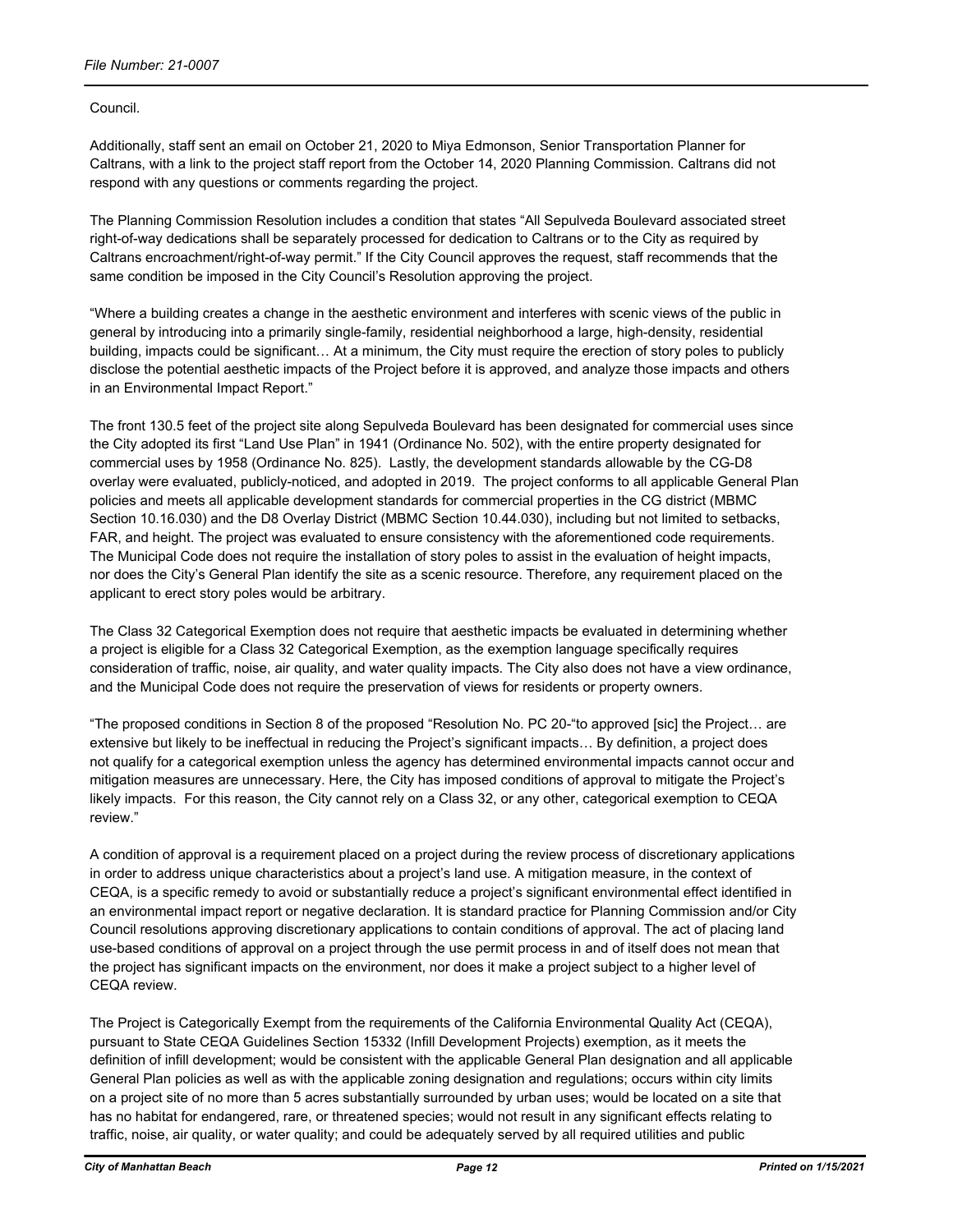services. Further, none of the exceptions to the use of a categorical exemption apply to the Project.

The applicant hired the engineering firm Kimley-Horn to conduct a Traffic Impact Analysis that demonstrates that the project will have a less-than-significant impact on traffic. The applicant has also hired an engineer, Barbara L. Hall, P.E., Inc. to conduct a Drainage Technical Report that concluded that the project would produce less than significant impacts related to water quality with implementation of the required Stormwater Pollution Prevention Plan and Low Impact Development best management practices. Michael Baker International, the City's environmental services consultant, has prepared technical studies on the project's noise and air quality. These noise and air quality technical studies have concluded that the project will have less than significant noise and air quality impacts. The applicant has also obtained "will serve" letters from Southern California Edison, Southern California Gas Company, and the City's Public Works Division stating that the project could be adequately served by all required utilities and public services. Therefore, the project will not result in any significant environmental impacts and mitigation measures are not necessary.

#### Updates

The applicant has made the following minor, non-substantive refinements:

reducing the size of the retail/office building to 16,268 square feet from 16,348 square feet.

· Adding architectural screening. The applicant has found it difficult to find bamboo large enough to meet the Planning Commission's condition to "revise [the] landscaping plan to increase the size of the proposed plant material (upon installation) along the property's eastern perimeter such that the plant material achieves a height up to the third floor plate height upon issuance of Certificate of Occupancy." The applicant proposes to meet the intent of this condition by adding architectural screening to both the third and fourth floors of the hotel building's eastern faced instead of just the fourth floor as originally proposed. Furthermore, the applicant has also developed an enhanced screening solution for the hotel's eastern façade in response to the Planning Commissioner's comments from the November 18, 2020 Planning Commission meeting. The attached plans reflect these changes.

#### **REQUIRED FINDINGS:**

Section 10.84.010 of the Manhattan Beach Municipal Code states that "Use Permits are required for use classifications typically having unusual site development features or operating characteristics requiring special consideration so that they may be designed, located, and operated compatibly with uses on adjoining properties and in the surrounding area."

The following findings must be met in order to grant a Master Use Permit. Staff suggests the following findings in support of the Master Use Permit.

1. The proposed location of the use is in accord with the objectives of this title and the purposes of the district in which the site is located.

The project is located in the "CG-D8" (General Commercial, Sepulveda Boulevard Corridor Overlay) design overlay district in Area District I. The Municipal Code stated purpose for the CG General Commercial zone is that the district provides "opportunities for the full range of retail and service businesses deemed suitable for location in Manhattan Beach, including businesses not permitted in other commercial districts because they attract heavy vehicular traffic or have certain adverse impacts; and to provide opportunities for offices and certain limited industrial uses that have impacts comparable to those of permitted retail and service uses to occupy space not in demand for retailing or services." Furthermore, the Municipal Code's stated purpose of the D8- Sepulveda Boulevard Corridor Overlay is to provide "more flexible development standards are needed in order to continue to promote desirable development, uses and economic vitality within the General Commercial (CG) zone. The project takes advantage of the 40-foot height limit allowed for hotel uses in the D8- Sepulveda Boulevard Corridor Overlay zone.

The proposed location of the project (Sepulveda Boulevard) is in accord with the objectives of the Zoning Code and the purposes of the district in which the site is located because Sepulveda Boulevard is a main commercial thoroughfare and is within a commercial district where the uses will complement a full range of retail and service businesses suitable for Manhattan Beach.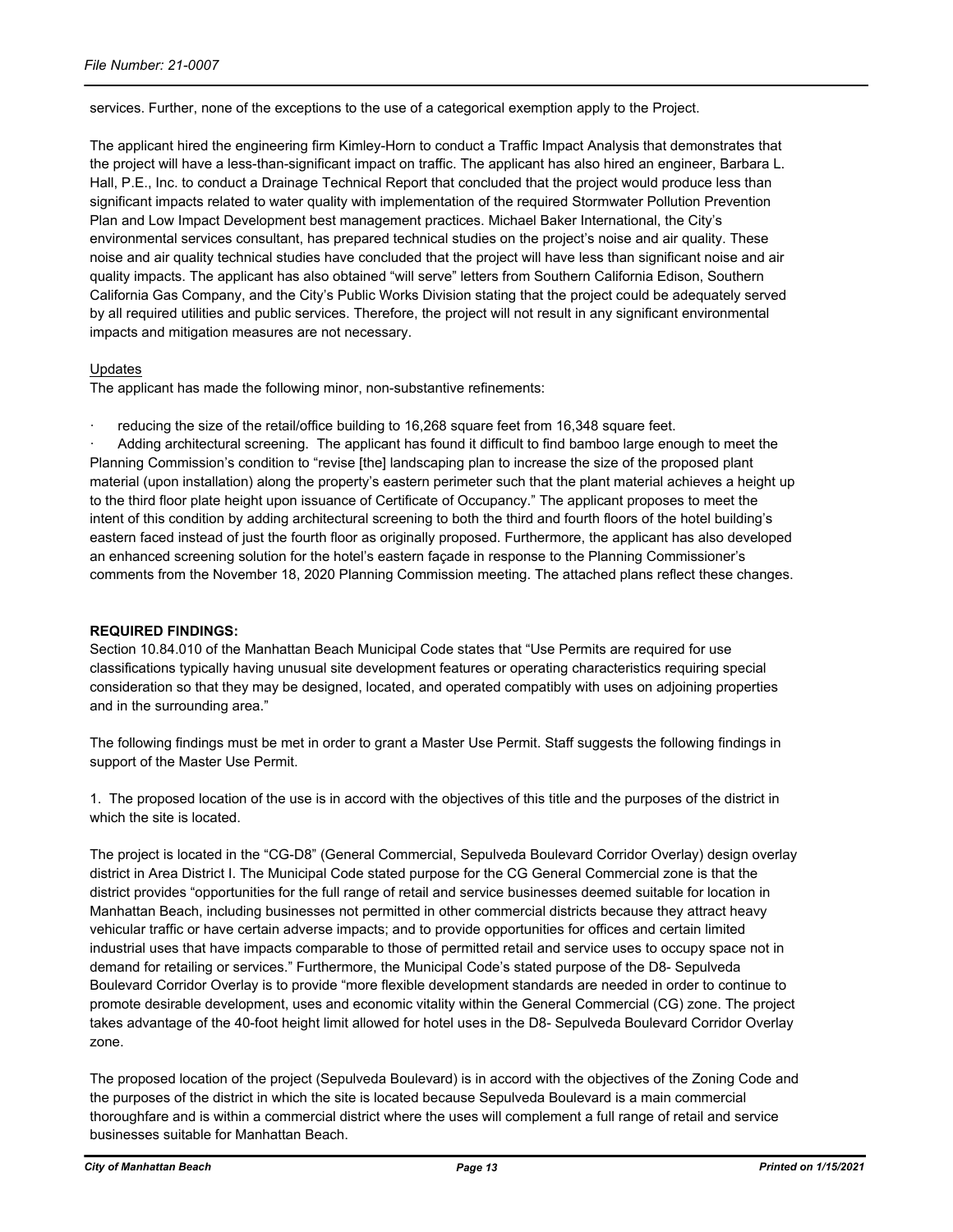2. The proposed location of the uses and the proposed conditions under which the uses would be operated or maintained will be consistent with the General Plan; will not be detrimental to the public health, safety or welfare of persons residing or working on the proposed project site or in or adjacent to the neighborhood of such uses; and will not be detrimental to properties or improvements in the vicinity or to the general welfare of the city.

The proposed uses are commercial uses consistent with the General Plan's General Commercial land use designation assigned to the project site and lot, as well as neighboring properties. The proposed uses are consistent with neighboring uses, as the neighboring lots have also been developed with commercial uses. The proposed location of the uses and the proposed conditions under which they would be operated and maintained will not be detrimental to the public health, safety or welfare of persons residing or working on the Project site or in the surrounding area because Municipal Code requirements and conditions of approval address security, safety, aesthetics, hours of operation and parking. The Project will not be detrimental to properties or improvements in the vicinity or to the general welfare of the city, in that the area already supports commercial uses, and parking supplies are adequate. Further, Municipal Code requirements and conditions of approval address security, safety, aesthetics, and hours of operation. Specific conditions are designed to address concerns expressed at the public hearing, including conditions requiring architectural screening on the fourth floor of the hotel building's eastern façade. The General Plan recognizes that Sepulveda Boulevard corridor is a "regional-serving commercial district", and the proposed uses can be part of the commercial mix of businesses that help create a dynamic commercial corridor along Sepulveda Boulevard.

3. The proposed uses will comply with the provisions of the City's Planning and Zoning Title, including any specific condition required for the proposed uses in the district in which they would be located.

The proposed uses comply with all provisions of the Manhattan Beach Municipal Code Title 10 Planning and Zoning and any specific conditions imposed.

4. The uses will not adversely impact or be adversely impacted by nearby properties.

The proposed uses are located at a site on the Sepulveda commercial corridor. Most of the surrounding properties are also zoned General Commercial and have uses that serve both residents and the greater South Bay. Any potential impacts associated with the proposed uses are minimized by the conditions of approval, as well as the physical distance between the use's location and most residents in nearby blocks, with Chabela Drive, Sepulveda Boulevard, other large commercial structures, fences, and landscaping providing physical separation between the project site and many neighboring structures. The project as conditioned requires hotel and security operation procedures that ensure minimal impacts to nearby properties. The uses will not create demands exceeding the capacity of public services and facilities.

Section 10.64.050(B) of the Manhattan Beach Municipal Code states:

 "A use permit may be approved reducing the number of spaces to less than the number specified in the schedules in Section 10.64.030, provided that the following findings are made:

1. The parking demand will be less than the requirement in Schedule A or B; and

2. The probable long-term occupancy of the building or structure, based on its design, will not generate additional parking demand.

In reaching a decision, the Planning Commission shall consider survey data submitted by an applicant or collected at the applicant's request and expense."

The following findings must be met in order to grant a reduction of parking as part of the Master Use Permit. Staff suggests the following findings in support of the request for a parking reduction.

1. The parking demand will be less than the requirement in Schedule A or B; and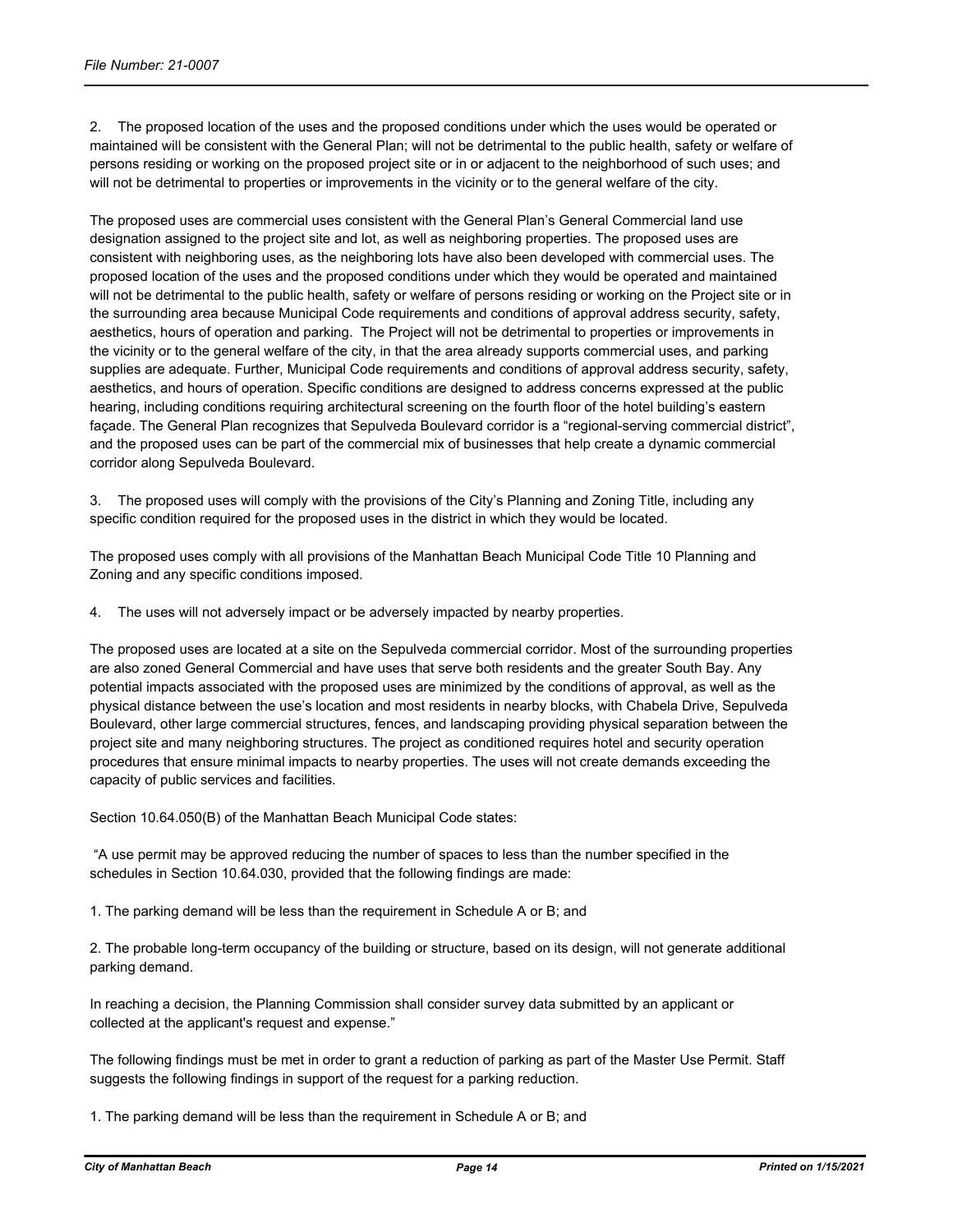The applicant has provided a parking demand study, prepared by Kimley-Horn and reviewed by the City's Traffic Engineer, that demonstrates that the parking demand generated by the proposed uses is less than the required parking required under MBMC Section 10.64.030.

*2. The probable long-term occupancy of the building or structure, based on its design, will not generate additional parking demand.*

The conversion of the hotel building to an alternative use with a higher parking demand would be difficult considering the numerous hotel rooms on each floor that would need to be demolished in order to reconfigure each floor space. Furthermore, the Draft Resolution requires that a new parking demand study be conducted if new uses proposed at the site differ from the uses approved by the Master Use Permit.

#### General

The General Plan encourages uses in the General Commercial (CG) zone that are "intended to meet the needs of local residents and businesses and to provide goods and services for the regional market". The project is specifically consistent with General Plan Policies as follows:

LU-6: Maintain the viability of the commercial areas of Manhattan Beach.

LU-8: Maintain Sepulveda Boulevard as a regional-serving commercial district.

The project helps further the General Plan Policies identified above by providing more overnight accommodation options to people visiting Manhattan Beach and the greater Southern California region. The hotel's guests are likely to support other local businesses during their stay, helping to sustain the City's economic vitality. The project's other new commercial spaces provide opportunities for local and regional businesses looking to locate in new, contemporary buildings.

#### **CONCLUSION:**

The City Council has the following options:

- 1. Direct staff to draft a resolution conditionally approving the application, with the same conditions imposed by the Planning Commission in Planning Commission Resolution No. PC 20-10 (attached);
- 2. Direct staff to draft a resolution conditionally approving the application, with additional conditions; or
- 3. Direct staff to draft a resolution containing findings to deny the application.

Staff recommends Options 1 or 2.

#### **PUBLIC OUTREACH:**

A public notice for the project's January 19, 2021, City Council public hearing was published in the Beach Reporter on Thursday, January 7, 2021, and was also mailed to surrounding property owners on January 4, 2021. The public notices and agenda posted on Wednesday, January 13, 2021 included information on how members of the public could comment via eComment, email, and voicemail prior to the meeting. The public notice also informed that the public that anyone can provide live testimony by Zoom, and instructions were included on the City website as well as the meeting agenda.

Staff has maintained an email list of interested parties since the Planning Commission first considered the project on October 14, 2020, which includes email addresses of individuals who have made public comments or have inquired about the project. Staff emailed the interested parties on January 5, 2021 notifying them of the date when the City Council will consider the project, how to make public comments before the meeting, and a link to the City's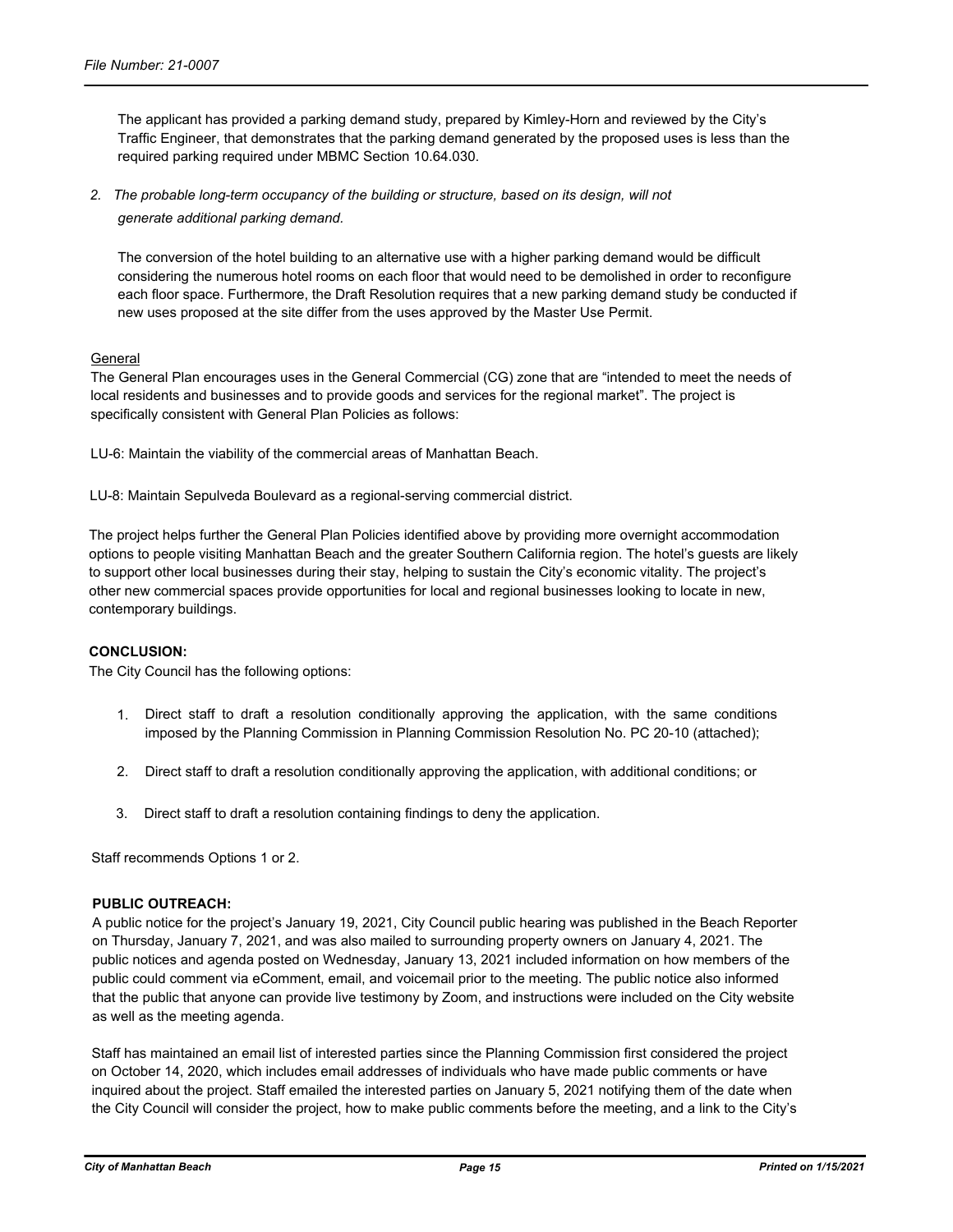website on how to participate during the public hearing via Zoom. A second email was sent to the interested parties on January 13, 2021 with a link to the staff report for the January 19, 2021 City Council hearing as well as a link to the city's webpage with information on how to participate in the January 19, 2021 public hearing.

As of the writing of this report, staff received a number of public comments in support of and in opposition to the project. (See Attachment)

#### **ENVIRONMENTAL REVIEW:**

The Project is Categorically Exempt from the requirements of the California Environmental Quality Act (CEQA), pursuant to State CEQA Guidelines Section 15332 (Infill Development Projects) exemption, as it meets the definition of infill development; would be consistent with the applicable General Plan designation and all applicable General Plan policies as well as with the applicable zoning designation and regulations; occurs within city limits on a project site of no more than 5 acres substantially surrounded by urban uses; would be located on a site that has no habitat for endangered, rare, or threatened species; would not result in any significant effects relating to traffic, noise, air quality, or water quality; and could be adequately served by all required utilities and public services. Further, none of the exceptions to the use of a categorical exemption apply to the Project.

The determination of exemption was supported by a series of technical studies. The applicant hired the engineering firm Kimley-Horn to conduct a Traffic Impact Analysis that shows that the project will have a less-than-significant impact on traffic. Staff has included as Attachment 11 the Kimley-Horn memo "Manhattan Beach Hotel Mixed-Use Project Access Evaluation dated March 8, 2020" (sometimes referred to as the "Right Turn Memo"), which was referenced throughout the project Traffic Impact Analysis and the environmental documents prepared by Michael Baker International. The City's Traffic Engineer has reviewed the Traffic Impact Analysis prepared by Kimley-Horn. The City Traffic Engineer supports the findings in the Traffic Impact Analysis that no significant traffic impacts are anticipated on the roadway network as the result of the project. The applicant has also hired an engineer, Barbara L. Hall, P.E., Inc. to conduct a Drainage Technical Report that concluded that the project would produce less than significant impacts related to water quality with implementation of the required Stormwater Pollution Prevention Plan and Low Impact Development best management practices. Michael Baker International, the City's environmental services consultant, has prepared technical studies on the project's noise and air quality. MBI has provided an addendum to the Noise Technical Memorandum from September 21, 2020 that addresses crowd noise and the effect of crowd noise on residences to the west of the project, as well as noise generated by amplified

speakers. The addendum to the Noise Technical Memorandum is attached. These noise and air quality technical studies have concluded that the project will have less than significant noise and air quality impacts. The applicant has also obtained "will serve" letters from Southern California Edison, Southern California Gas Company, and the City's Public Works Division stating that the project could be adequately served by all required utilities and public services.

#### **LEGAL REVIEW:**

The City Attorney has reviewed this report and determined that no additional legal analysis is necessary.

#### **ATTACHMENTS:**

- 1. Proposed Plans (Web-Link Provided)
- 2. Planning Commission Resolution No. PC 20-10
- 3. Planning Commission Draft Minutes (November 18, 2020)
- 4. Planning Commission Report, Attachments, and Related Material (November 18, 2020)

(Web-Link Provided)

- 5. Planning Commission Minutes (October 14, 2020)
- 6. Planning Commission Report, Attachments, and Related Material (October 14, 2020)
- (Web-Link Provided)
- 7. Appellant Materials- MB Poets
- 8. Appellant Materials- UNITE HERE Local 11